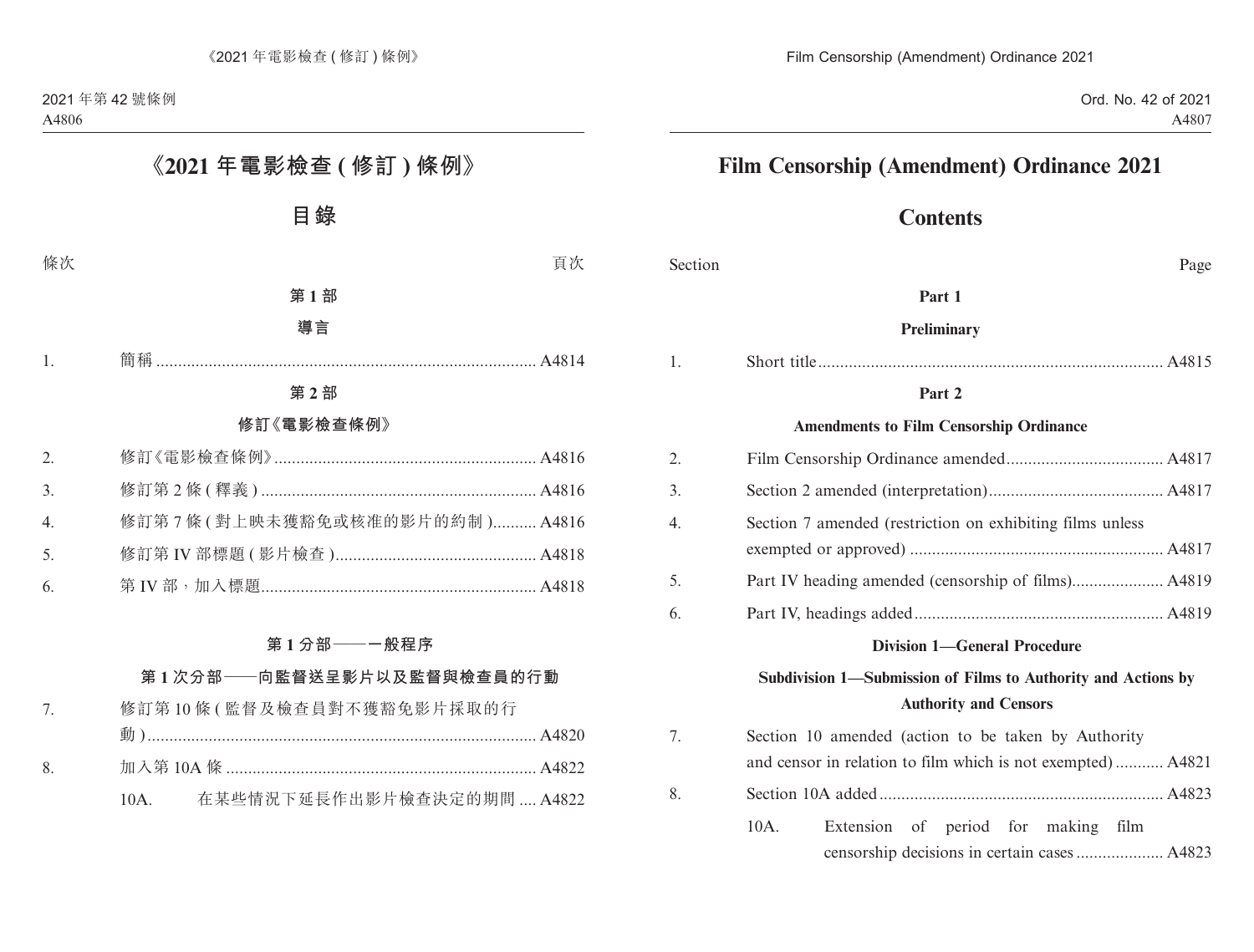| Section |                                                                                                                                                                                           | Page |
|---------|-------------------------------------------------------------------------------------------------------------------------------------------------------------------------------------------|------|
| 9.      | Part V heading repealed (matters consequential upon                                                                                                                                       |      |
| 10.     | Part IV, Division 1, Subdivision 2 heading added  A4827                                                                                                                                   |      |
|         | <b>Subdivision 2-Matters Consequential on Censor's Decision for Film</b>                                                                                                                  |      |
| 11.     | Section 13 amended (certificate of approval, notice of<br>refusal to approve and notice concerning excision) A4827                                                                        |      |
| 12.     |                                                                                                                                                                                           |      |
|         | Division 2—Power of Chief Secretary for Administration to Direct<br>Authority to Revoke Certificates of Exemption or Certificates of<br><b>Approval in Interests of National Security</b> |      |
| 14A.    | Chief Secretary for Administration may give                                                                                                                                               |      |
| 13.     |                                                                                                                                                                                           |      |
| 14B.    | Authority may require information about                                                                                                                                                   |      |
| 14C.    | Offences in relation to notice under section                                                                                                                                              |      |
| 14D.    | Use of incriminating evidence in proceedings A4839                                                                                                                                        |      |
| 14.     |                                                                                                                                                                                           |      |
| 15.     | Section 15K amended (submission for approval of                                                                                                                                           |      |
| 16.     |                                                                                                                                                                                           |      |
| 17.     |                                                                                                                                                                                           |      |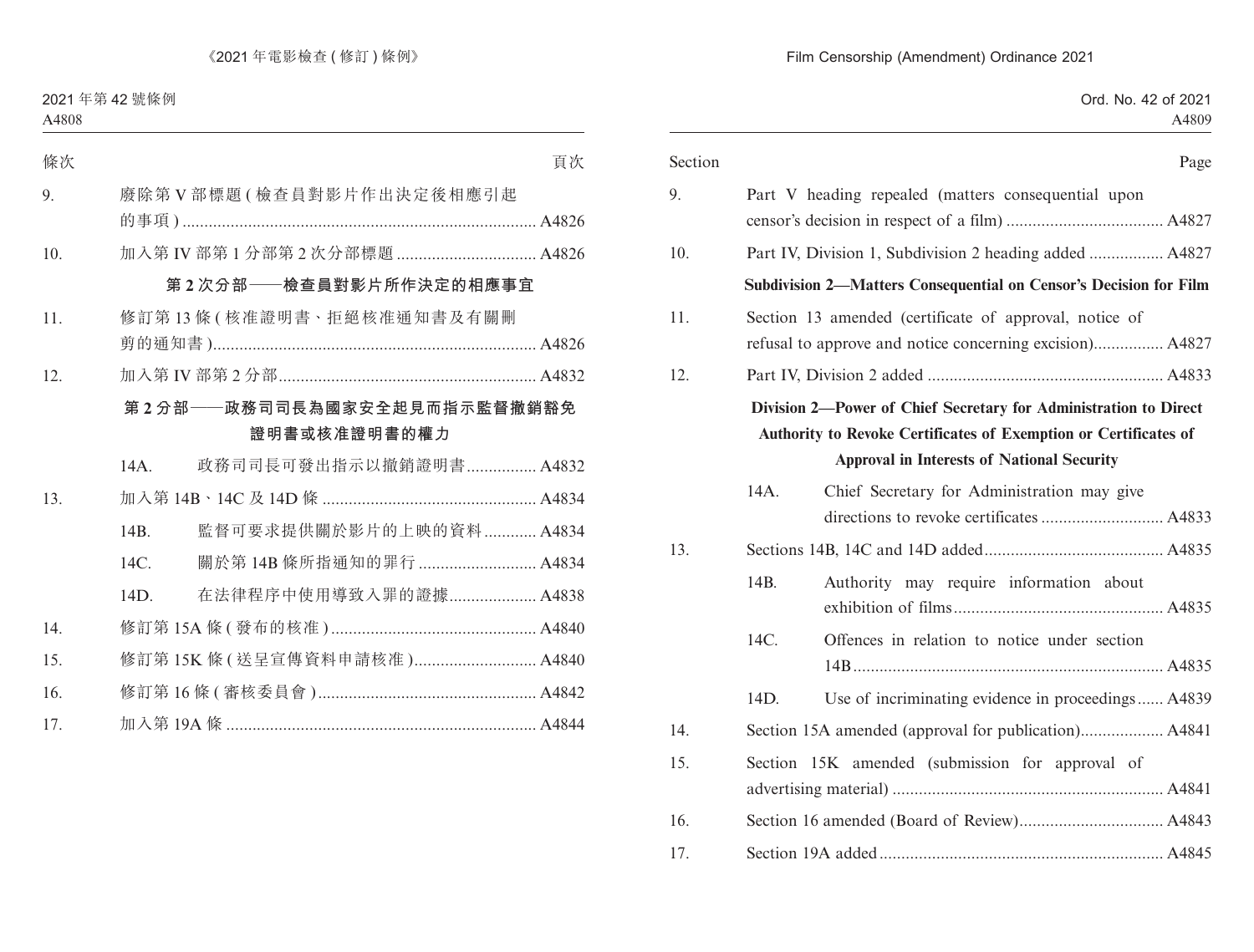|      | Page                                                                                                                                                                      |
|------|---------------------------------------------------------------------------------------------------------------------------------------------------------------------------|
| 19A. | Disapplication of sections 17, 18 and 19 for<br>decisions made on grounds of national                                                                                     |
|      | Section 20 amended (offence in relation to exhibition or<br>publication of films classified for exhibition or<br>publication only to persons who have attained the age of |
|      |                                                                                                                                                                           |
|      | Section 21 amended (offence in relation to contravention                                                                                                                  |
|      |                                                                                                                                                                           |
|      | Section 22 amended (offence in relation to revocation,                                                                                                                    |
|      |                                                                                                                                                                           |
|      | Section 23 amended (inspection and enforcement) A4851                                                                                                                     |
|      | Section 27 amended (risk and expense relating to                                                                                                                          |

#### **Part 3**

#### **Related Amendments**

#### **Division 1—Amendments to Film Censorship Regulations**

| 23.      |                                                                            |
|----------|----------------------------------------------------------------------------|
|          | Division 2—Amendment to Control of Obscene and Indecent Articles Ordinance |
| 24.      | Control of Obscene and Indecent Articles Ordinance                         |
|          |                                                                            |
| Schedule | Amendments Relating to References to Videotape                             |

or Laserdisc................................................................... A4857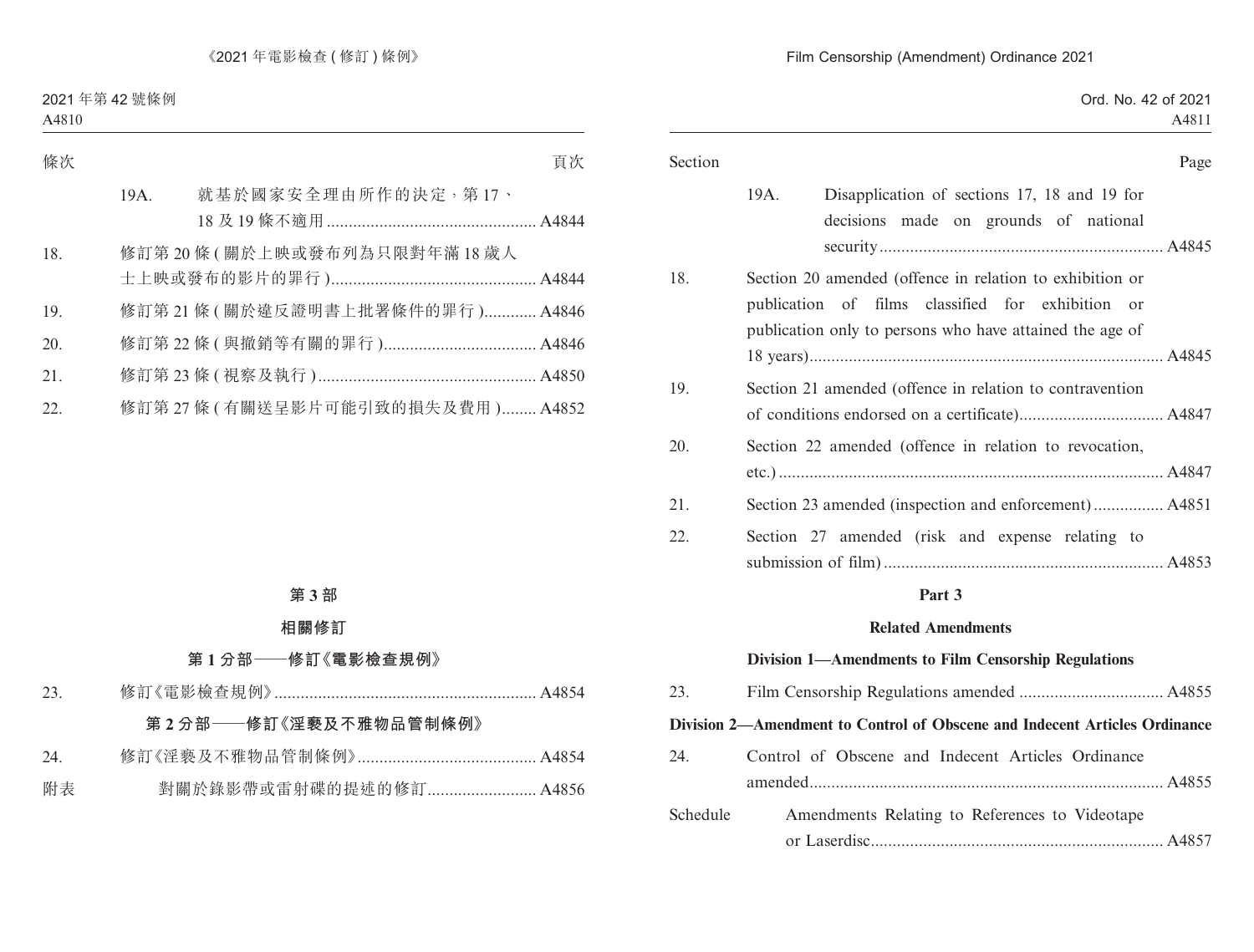#### **HONG KONG SPECIAL ADMINISTRATIVE REGION**

ORDINANCE NO. 42 OF 2021



Carrie LAM Chief Executive 4 November 2021

An Ordinance to amend the Film Censorship Ordinance to adjust the film censorship mechanism to enable the prohibition of the exhibition or publication of a film that would be contrary to the interests of national security; to enable a censor to impose a condition that a specified notice be added to a film for it to be approved for exhibition; to empower the Film Censorship Authority to demand information about the exhibition of a film; to extend the scope of certain provisions covering videotapes and laserdiscs to cover other physical storage media for films; to empower the Secretary for Commerce and Economic Development to appoint a public officer to act on behalf of the Secretary at a meeting of the Board of Review; to adjust the number of non-official members required to be appointed to the Board of Review; to adjust the requirement to obtain a warrant for an inspector's entry into, and search of, any place for enforcing the Ordinance; to impose heavier penalties for certain offences; and to make related and miscellaneous amendments to the Ordinance and related legislation.

[5 November 2021]

Enacted by the Legislative Council.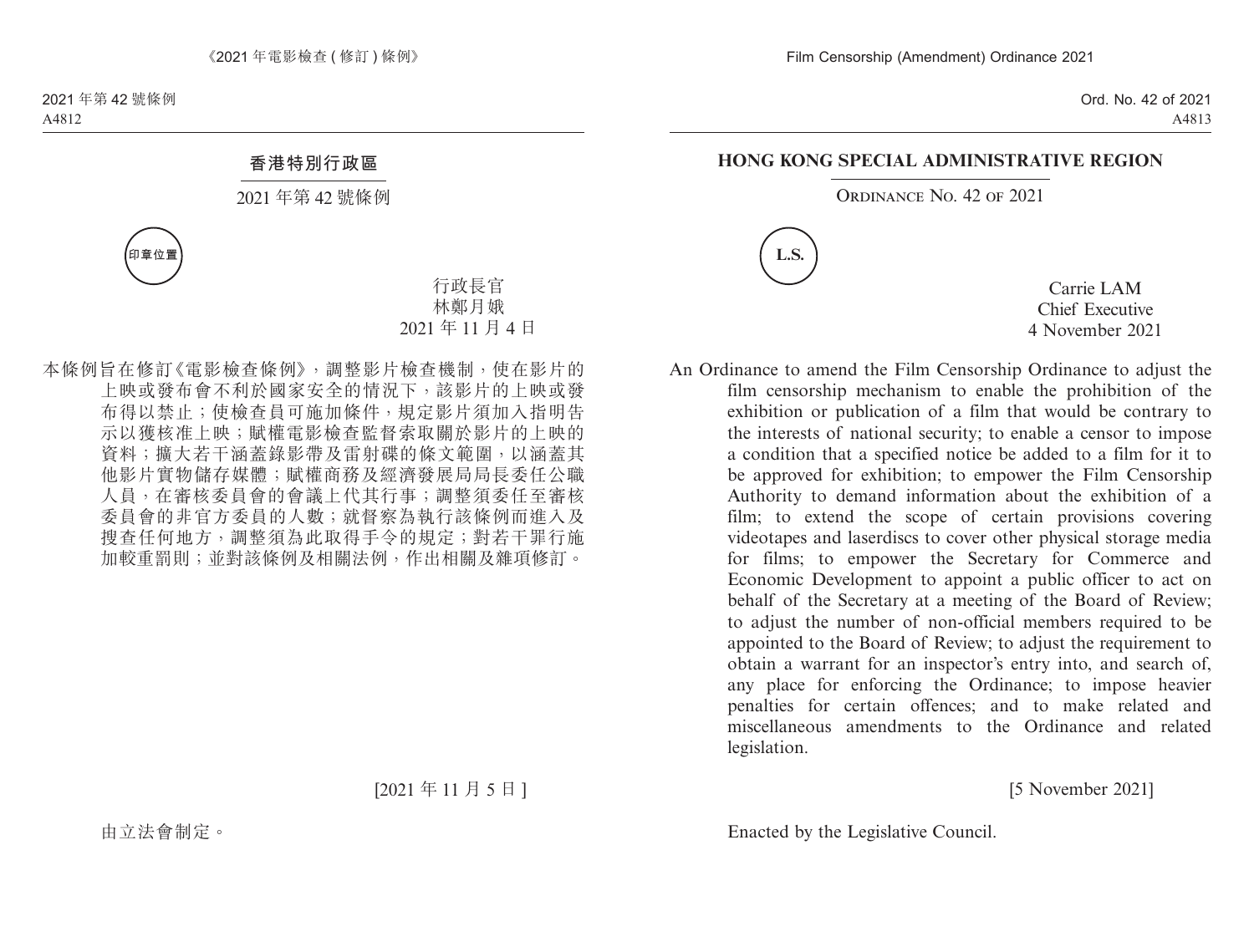Part 1 Section 1

# **Part 1**

# **Preliminary**

### **1. Short title**

This Ordinance may be cited as the Film Censorship (Amendment) Ordinance 2021.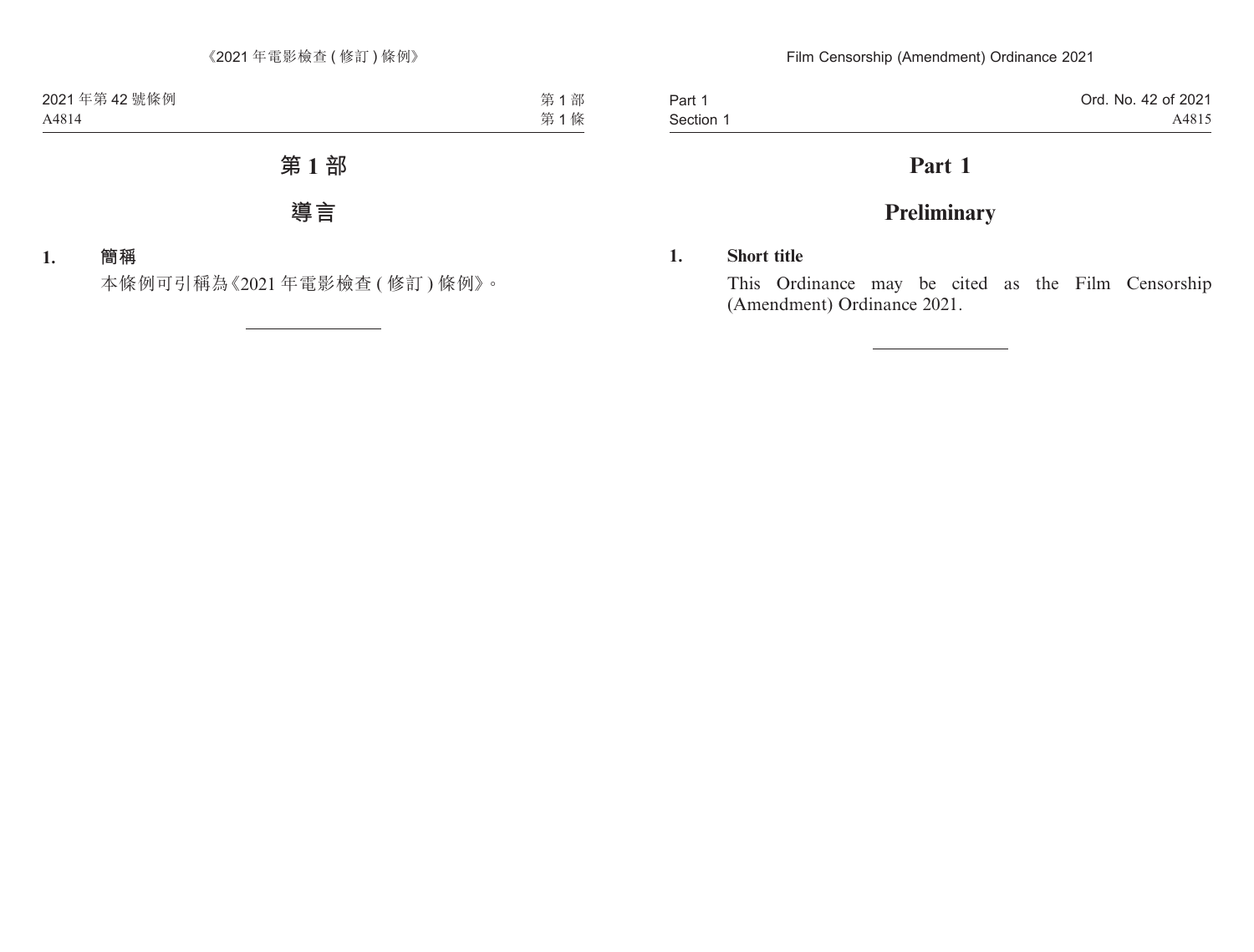# **Part 2**

# **Amendments to Film Censorship Ordinance**

#### **2. Film Censorship Ordinance amended**

- (1) The Film Censorship Ordinance (Cap. 392) (*principal Ordinance*) is amended as set out in sections 3 to 22.
- (2) The provisions of the principal Ordinance set out in column 2 of Part 1 of the Schedule are amended by repealing the words and characters set out in column 3 of that Part and substituting the words and characters set out in column 4 of that Part.

#### **3. Section 2 amended (interpretation)**

Section 2(1)—

#### **Add in alphabetical order**

"*physical storage medium for films* (影片實物儲存媒體) means an article that contains a record of visual moving images, such as a videotape or laserdisc;".

#### **4. Section 7 amended (restriction on exhibiting films unless exempted or approved)**

(1) Section 7(1)—

#### **Repeal**

"\$200,000"

## **Substitute**

"\$1,000,000".

 $(2)$  Section  $7(1)$ —

## **Repeal**

"1 year"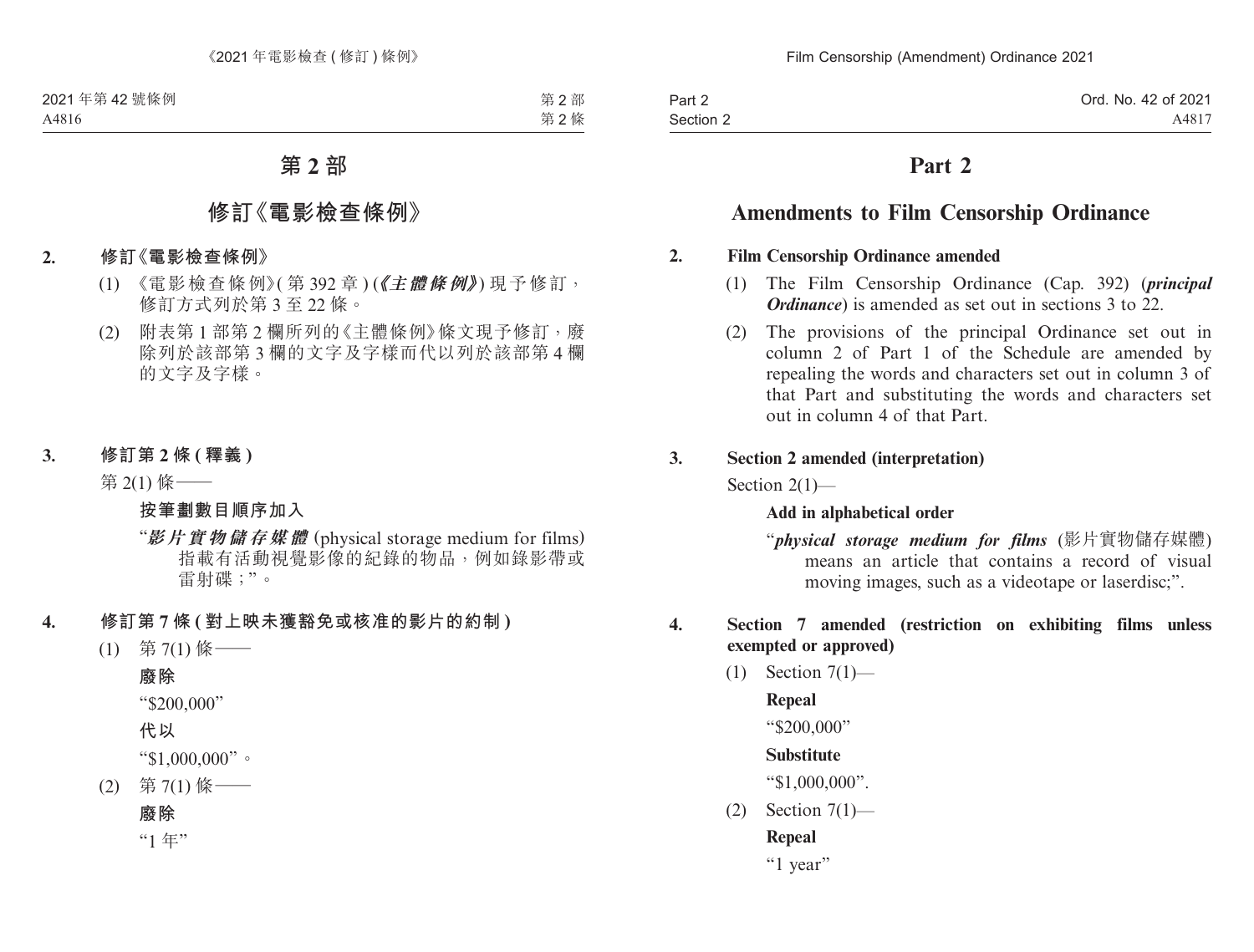| Part 2    | Ord. No. 42 of 2021 |
|-----------|---------------------|
| Section 5 | A4819               |

#### **Substitute**

"3 years".

(3) Section 7(2)(a)—

#### **Repeal**

"has been issued under section 9"

### **Substitute**

"issued under section 9 is in force".

(4) Section 7(2)(b)—

### **Repeal**

"has been issued under section 13"

#### **Substitute**

"issued under section 13 is in force".

## **5. Part IV heading amended (censorship of films)**

Part IV, heading, after "FILMS"—

**Add**

"AND CONSEQUENTIAL MATTERS".

## **6. Part IV, headings added**

Before section 8—

**Add**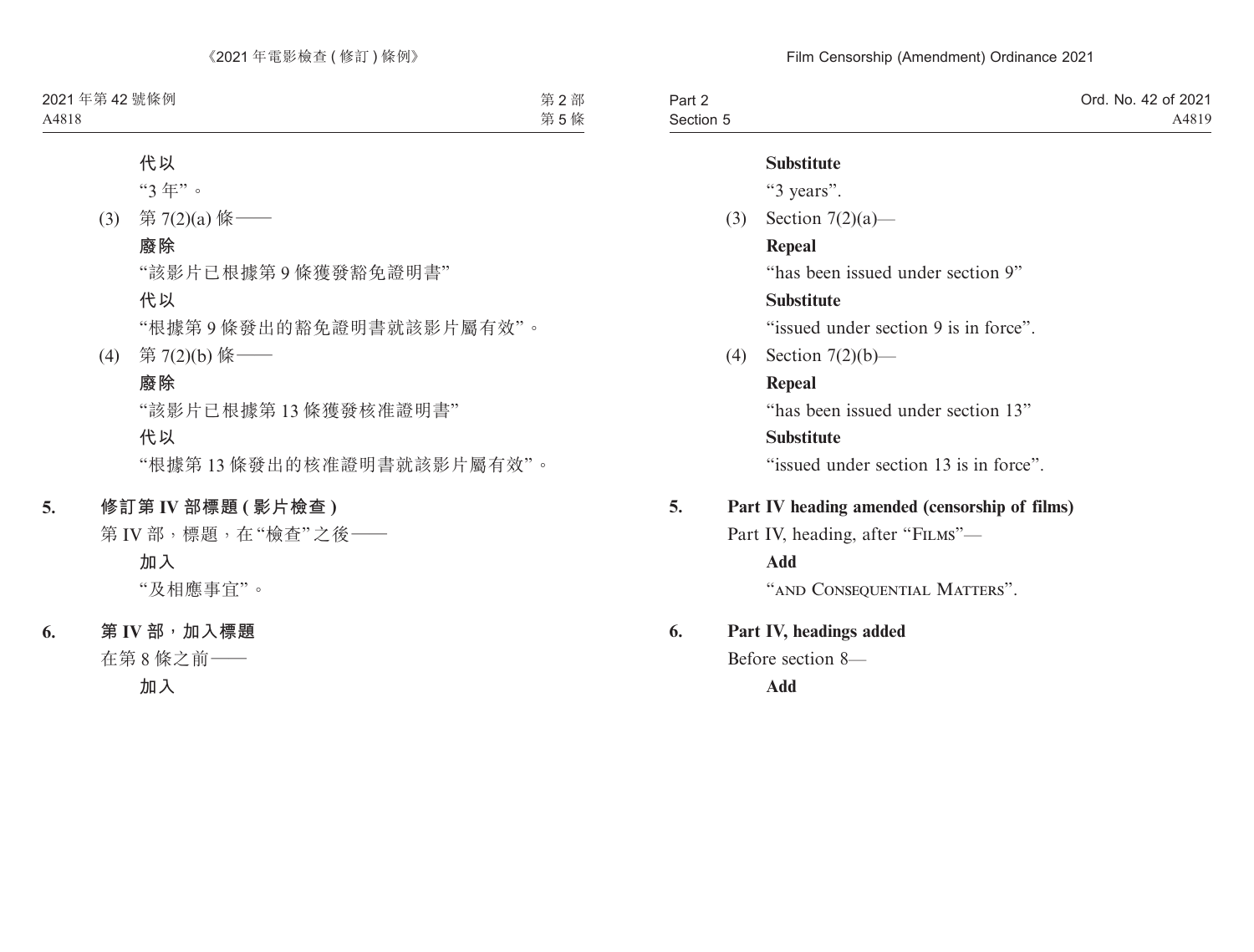| Part 2    | Ord. No. 42 of 2021 |
|-----------|---------------------|
| Section 7 | A4821               |

## "**Division 1—General Procedure**

**Subdivision 1—Submission of Films to Authority and Actions by Authority and Censors**".

#### **7. Section 10 amended (action to be taken by Authority and censor in relation to film which is not exempted)**

- (1) Section 10(2)(a)— **Repeal** "and".
- (2) Section 10(2)(b)—

**Repeal the full stop Substitute a semicolon.**

(3) At the end of section 10(2)—

### **Add**

- "(d) whether the exhibition of the film would be contrary to the interests of national security.".
- (4) Section 10(4)(c)—

### **Repeal**

", by reason of a specified piece or specified pieces of the film, that the film is not suitable for exhibition because of a matter referred to in subsection (2), or that"

### **Substitute**

"that, unless the film is modified in the specified way, either the film is not suitable for exhibition because of a matter referred to in subsection  $(2)$ , or".

(5) Section  $10(4)(c)(i)$ —

## **Repeal**

"such specified piece or pieces were excised from the film"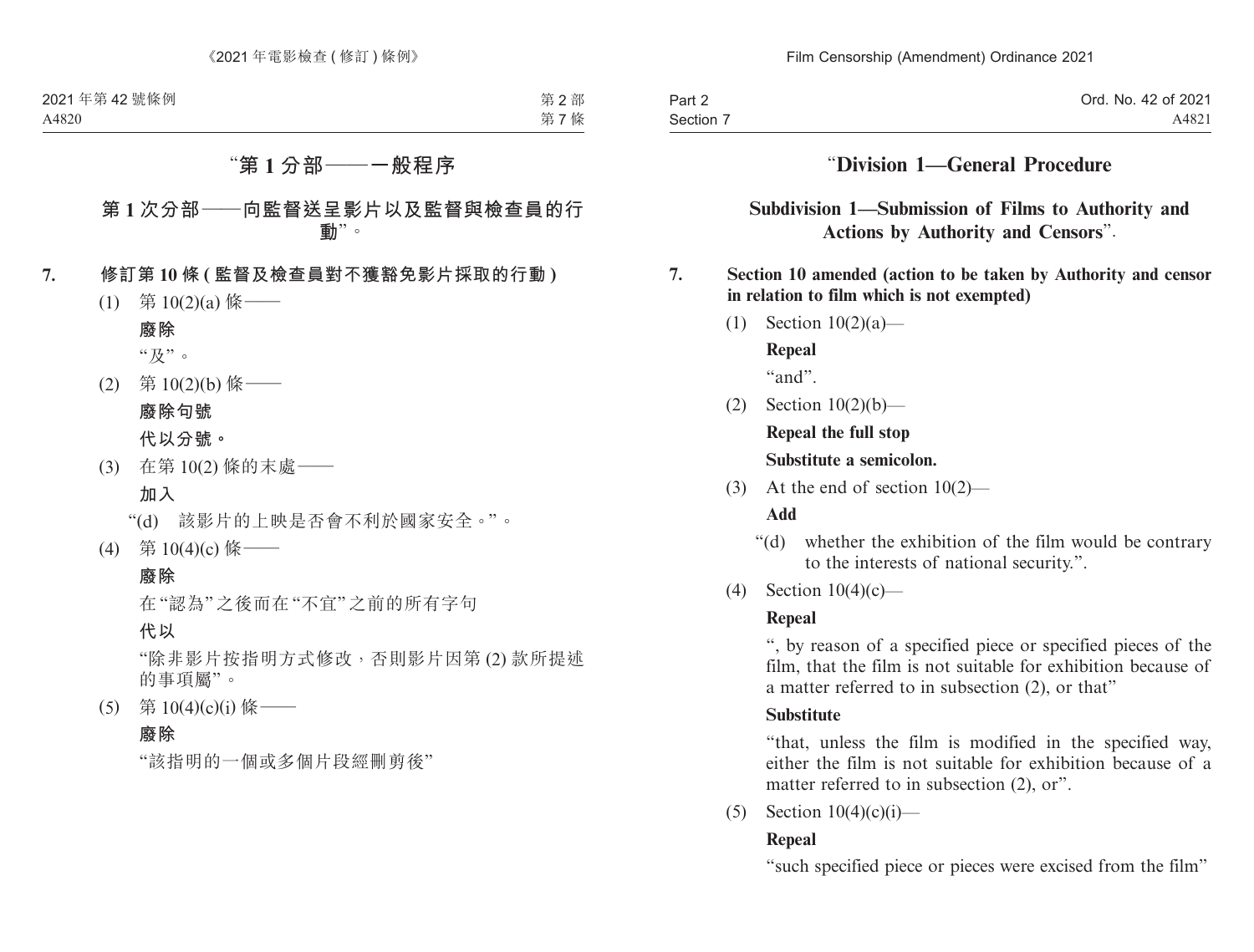| Part 2    | Ord. No. 42 of 2021 |
|-----------|---------------------|
| Section 8 | A4823               |

#### **Substitute**

"the film were so modified".

 $(6)$  After section  $10(4)$ —

#### **Add**

- "(4A) For the purposes of subsection  $(4)(c)$ , a film is modified in the specified way if either or both of the following modifications are made to the film—
	- (a) the excision of a particular piece or particular pieces of the film from the film;
	- (b) the addition of a particular notice to the film.".
- (7) Section 10(5)—

#### **Repeal**

"The"

#### **Substitute**

"Subject to section 10A(5), the".

#### **8. Section 10A added**

After section 10—

**Add**

## "**10A. Extension of period for making film censorship decisions in certain cases**

- (1) The Authority may in writing recommend to the Secretary that the decision period be extended for a film submitted and accepted under section 8 if the Authority is of the opinion that—
	- (a) the exhibition of the film might be contrary to the interests of national security; and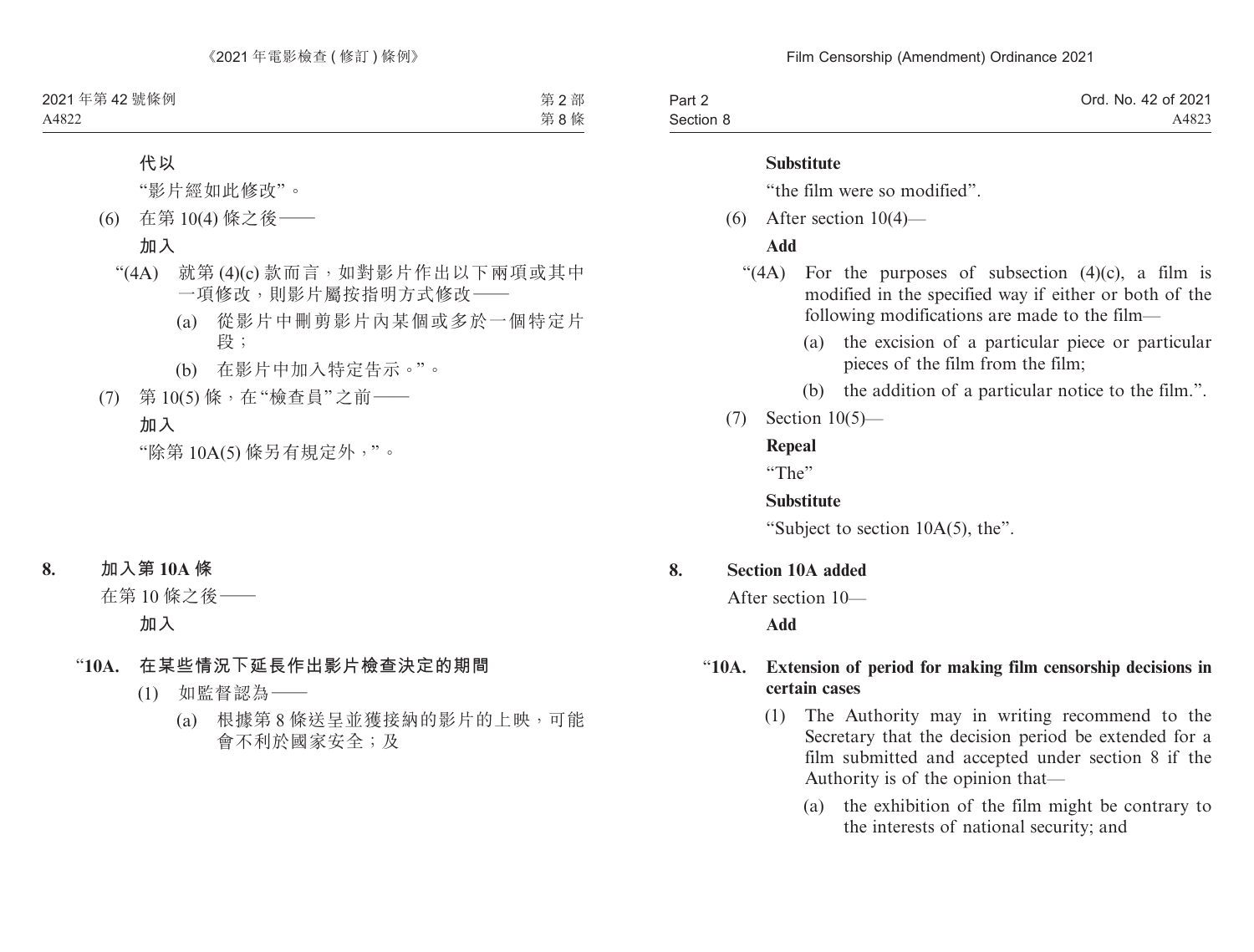| Part 2    | Ord. No. 42 of 2021 |
|-----------|---------------------|
| Section 8 | A4825               |
|           |                     |

- (b) the censor concerned could not reasonably be expected to make a decision for the film under section 10(4) within the decision period because of the time required for considering the matter referred to in section 10(2)(d).
- (2) However, no recommendation may be made in relation to the decision period for a film under subsection (1) if the period has expired.
- (3) On a recommendation under subsection (1) made in relation to the decision period for a film (*original decision period*), the Secretary may specify a period extending the original decision period (*extended decision period*) if the Secretary is also of the opinion that—
	- (a) the exhibition of the film might be contrary to the interests of national security; and
	- (b) the censor concerned could not reasonably be expected to make a decision for the film under section 10(4) within the original decision period because of the time required for considering the matter referred to in section 10(2)(d).
- (4) An extended decision period must not be more than 28 days after the expiry of the original decision period.
- (5) If an extended decision period is specified under subsection (3), the censor concerned is not required to make a decision for the film under section 10(4) within the original decision period, but must make such a decision before the expiry of the extended decision period.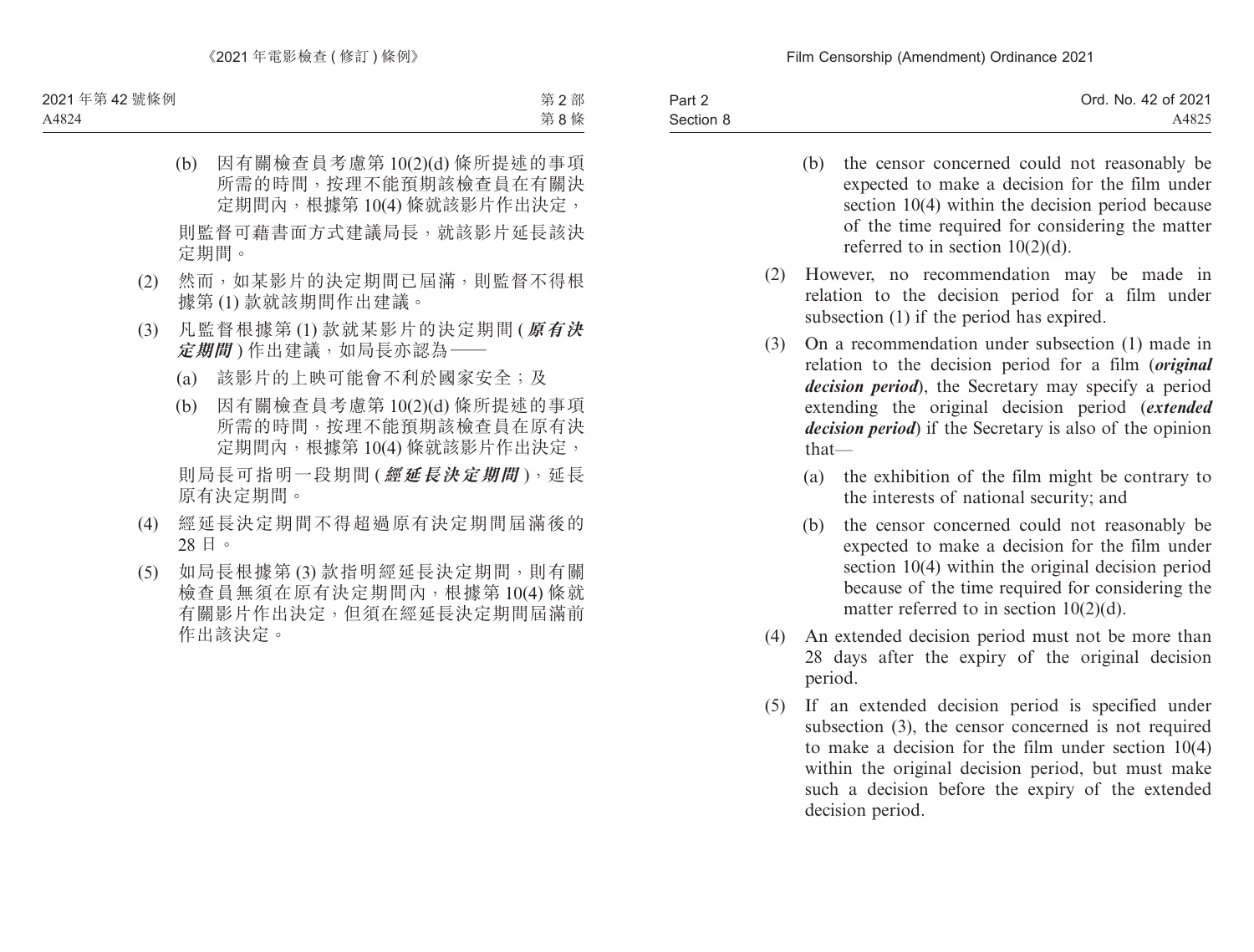| Part 2    | Ord. No. 42 of 2021 |
|-----------|---------------------|
| Section 9 | A4827               |

- (6) In this section—
- *decision period* (決定期間), in relation to a film, means the period within which the censor concerned must make a decision for the film under section 10(4) as allowed under this Ordinance, including such a period as allowed under this section."

#### **9. Part V heading repealed (matters consequential upon censor's decision in respect of a film)**

Part V, heading—

**Repeal the heading.**

#### **10. Part IV, Division 1, Subdivision 2 heading added**

Before section 12—

**Add**

## "**Subdivision 2—Matters Consequential on Censor's Decision for Film**".

- **11. Section 13 amended (certificate of approval, notice of refusal to approve and notice concerning excision)**
	- (1) Section 13, heading—

**Repeal** "**excision**" **Substitute**

"**modification**".

(2) Section 13—

**Repeal subsection (3)**

**Substitute**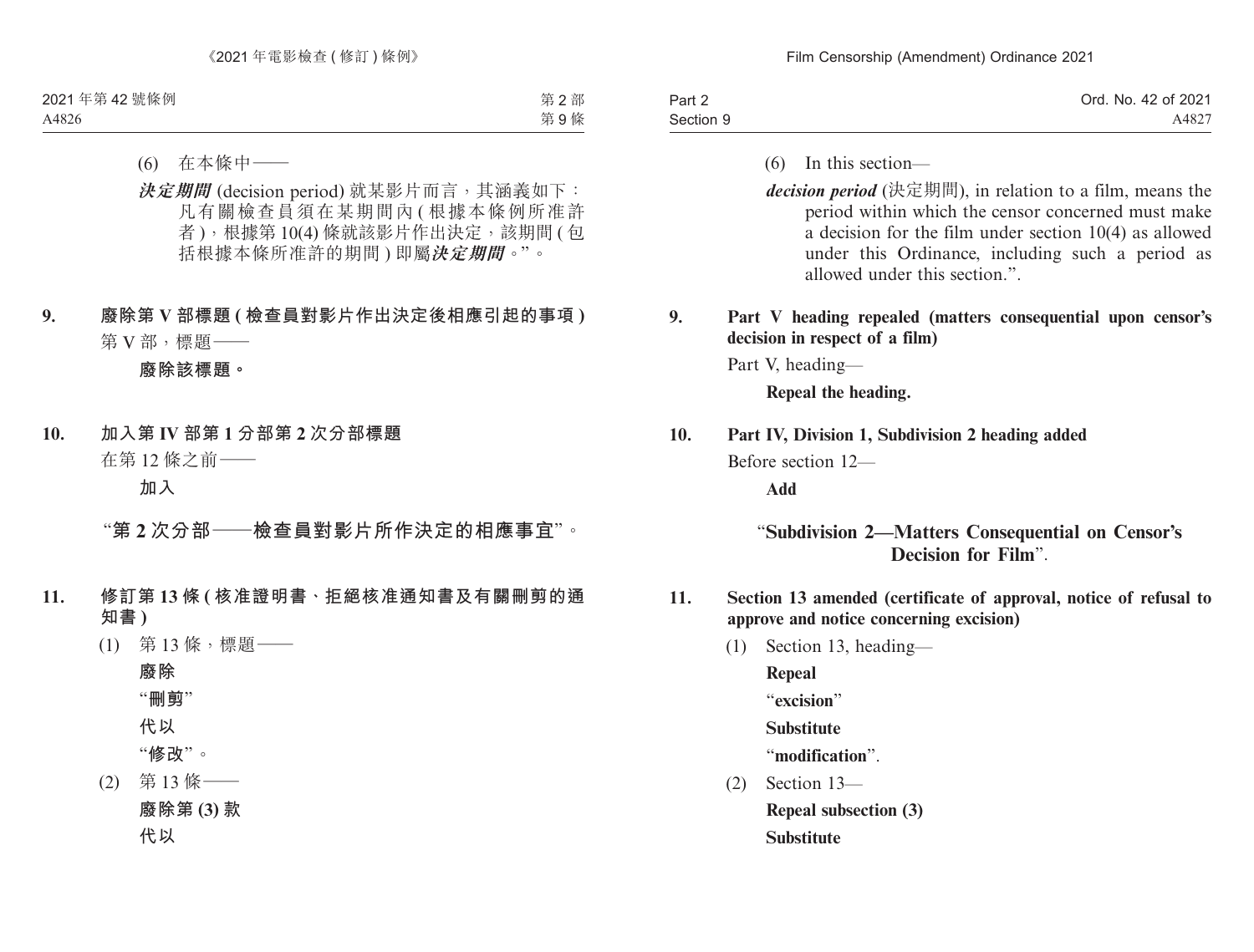| Part 2     | Ord. No. 42 of 2021 |
|------------|---------------------|
| Section 11 | A4829               |

- "(3) If a censor deals with a film under section  $10(4)(c)$ , the Authority must as soon as reasonably practicable after the censor has done so—
	- (a) give written notice of the censor's decision under that section to the person who submitted the film under section 8;
	- (b) specify in the notice—
		- (i) if the censor's opinion for the film under section 10(4)(c) concerns a modification specified in section  $10(4A)(a)$ —the piece or pieces of the film required to be excised from the film; and
		- (ii) if the censor's opinion for the film under section 10(4)(c) concerns a modification specified in section  $10(4A)(b)$ —
			- (A) the content of the notice required to be added to the film; and
			- (B) the form in which the notice is required to be so added; and
	- (c) state in the notice the reasons for the censor's decision."
- (3) Section 13(4)(a)—

## **Repeal**

"required excision"

## **Substitute**

"required modification".

(4) Section  $13(4)(a)$ —

## **Repeal**

"such excision"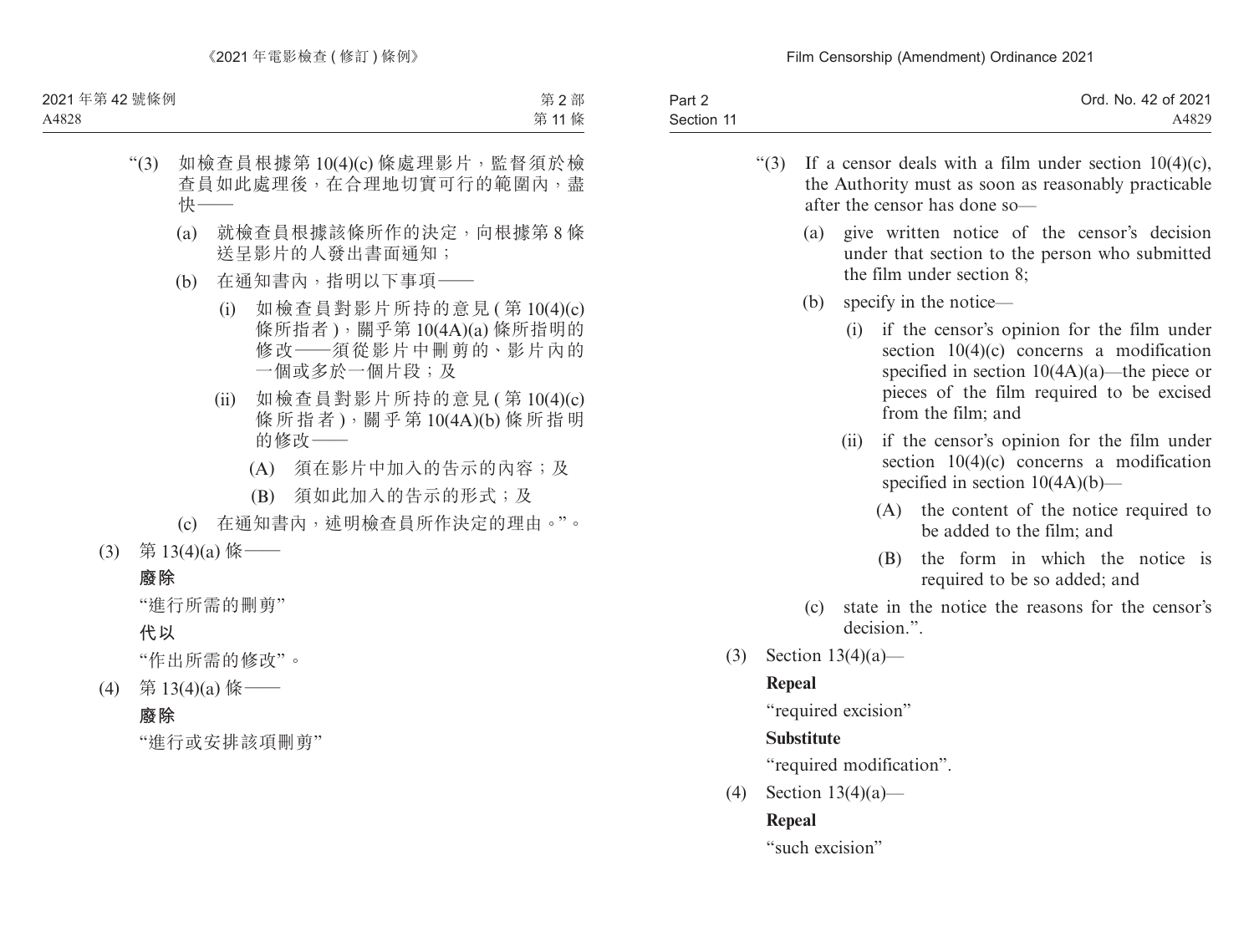| Part 2     | Ord. No. 42 of 2021 |
|------------|---------------------|
| Section 11 | A4831               |

#### **Substitute**

"the modification".

(5) Section 13(4)(b)— **Repeal** "any such excision" **Substitute**

"the modification".

(6) Section 13(4)(b)(ii)—

## **Repeal**

"such excision"

### **Substitute**

"the modification".

(7) Section  $13(4)(b)(iii)(C)$ —

## **Repeal**

"such excision"

### **Substitute**

"the modification".

(8) Section 13(4B)—

## **Repeal**

"regard to the matters specified in section  $10(2)(a)$  and (b),  $he''$ 

## **Substitute**

"taken into consideration the matters referred to in section 10(2), the Authority".

(9) Section 13(4B), Chinese text, after "拒絕"—

## **Add**

"根據本條".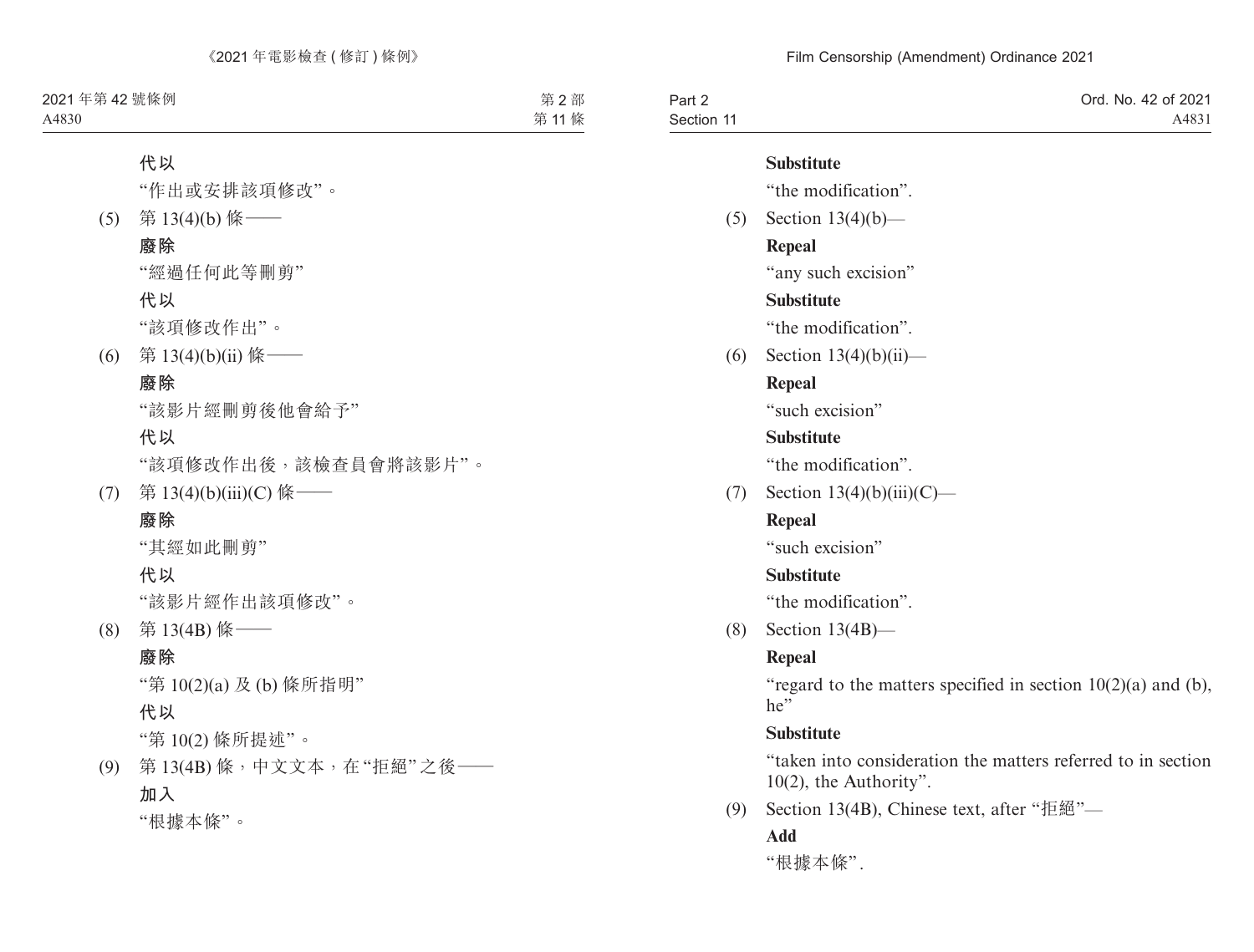| Part 2     | Ord. No. 42 of 2021 |
|------------|---------------------|
| Section 12 | A4833               |

## **12. Part IV, Division 2 added** Part IV, after Division 1— **Add**

## "**Division 2—Power of Chief Secretary for Administration to Direct Authority to Revoke Certificates of Exemption or Certificates of Approval in Interests of National Security**

#### **14A. Chief Secretary for Administration may give directions to revoke certificates**

- (1) If the Chief Secretary for Administration is of the opinion that the exhibition of a certified film would be contrary to the interests of national security, the Chief Secretary for Administration may in writing direct the Authority to revoke the certificate of the film.
- (2) The Authority must, as soon as reasonably practicable after receiving the direction, revoke the certificate of the certified film by written notice served either personally or by registered post on the person to whom the certificate was issued.
- (3) The notice must state that a direction has been given under subsection (1) for the film.
- (4) In this section—
	- (a) a reference to a certified film is a reference to a film for which a certificate of exemption issued under section 9, or a certificate of approval issued under section 13, is in force; and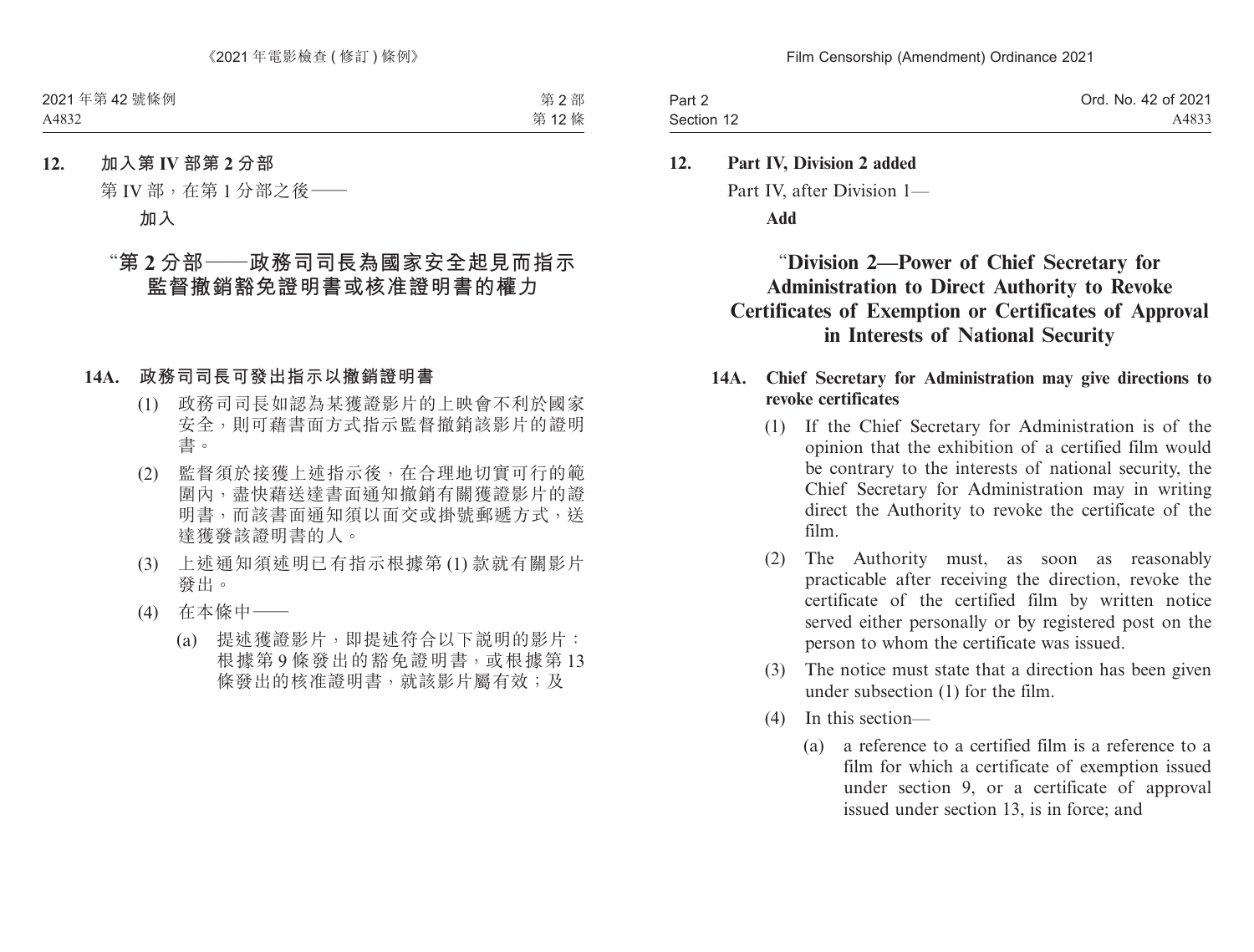| Part 2     | Ord. No. 42 of 2021 |
|------------|---------------------|
| Section 13 | A4835               |

(b) for a certified film, a reference to a certificate is a reference to the certificate that is in force for the film as mentioned in paragraph (a).".

#### **13. Sections 14B, 14C and 14D added**

Part VI, before section 15—

#### **Add**

#### "**14B. Authority may require information about exhibition of films**

- (1) If a person has been issued for a film—
	- (a) a certificate of exemption under section 9; or
	- (b) a certificate of approval under section 13,

the Authority may, by written notice given to the person, require the person to provide any information about the exhibition of the film that is specified in the notice.

- (2) For the purposes of subsection (1), it is immaterial whether the exhibition of the film is an intended exhibition, a current exhibition or a past exhibition.
- (3) A notice given to a person under subsection  $(1)$ 
	- (a) must specify a period within which the person must provide the information to the Authority; and
	- (b) may specify the form and way in which the person must provide the information to the Authority.

#### **14C. Offences in relation to notice under section 14B**

(1) A person who fails to comply with a notice given to the person under section 14B(1) commits an offence and is liable—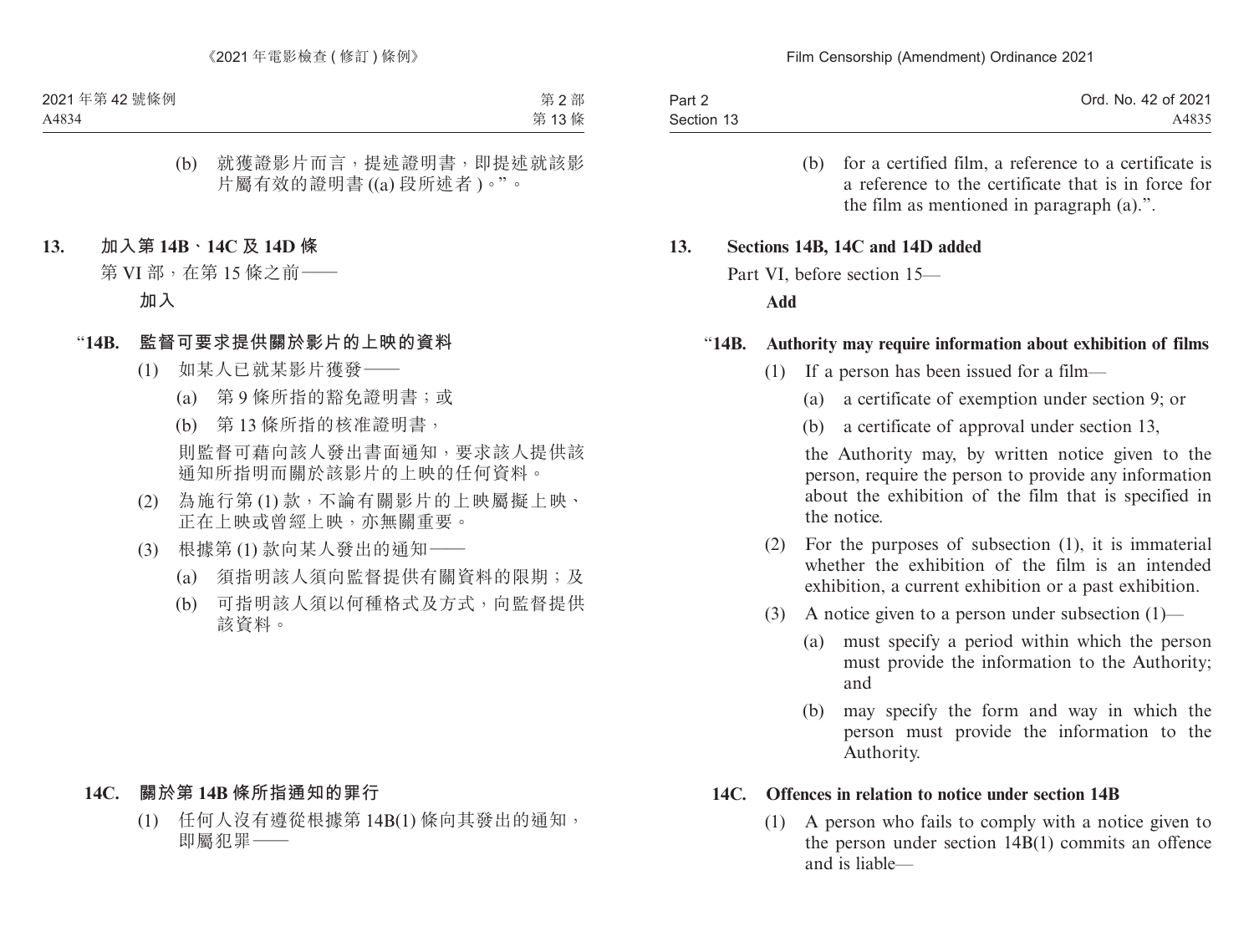| Part 2     | Ord. No. 42 of 2021 |
|------------|---------------------|
| Section 13 | A4837               |

- (a) on the first conviction—to a fine at level 3; and
- (b) on a subsequent conviction—to a fine at level 5.
- (2) It is a defence for a person charged with an offence under subsection (1) to establish that, at the time the offence is alleged to have been committed—
	- (a) the person had reasonable excuse for failing to comply with the notice; or
	- (b) without limiting paragraph (a), the information required to be provided—
		- (i) was not within the knowledge, in the possession or under the control of the person; and
		- (ii) could not reasonably have been ascertained or obtained by the person.
- (3) A person is taken to have established a matter that needs to be established for a defence under subsection  $(2)$  if—
	- (a) there is sufficient evidence to raise an issue with respect to that matter; and
	- (b) the contrary is not proved by the prosecution beyond reasonable doubt.
- (4) For the purposes of subsection  $(2)(a)$ , a person does not have a reasonable excuse for failing to comply with a notice given to the person under section 14B(1) only because the information required to be provided for compliance with the notice might tend to incriminate the person.
- (5) A person commits an offence if—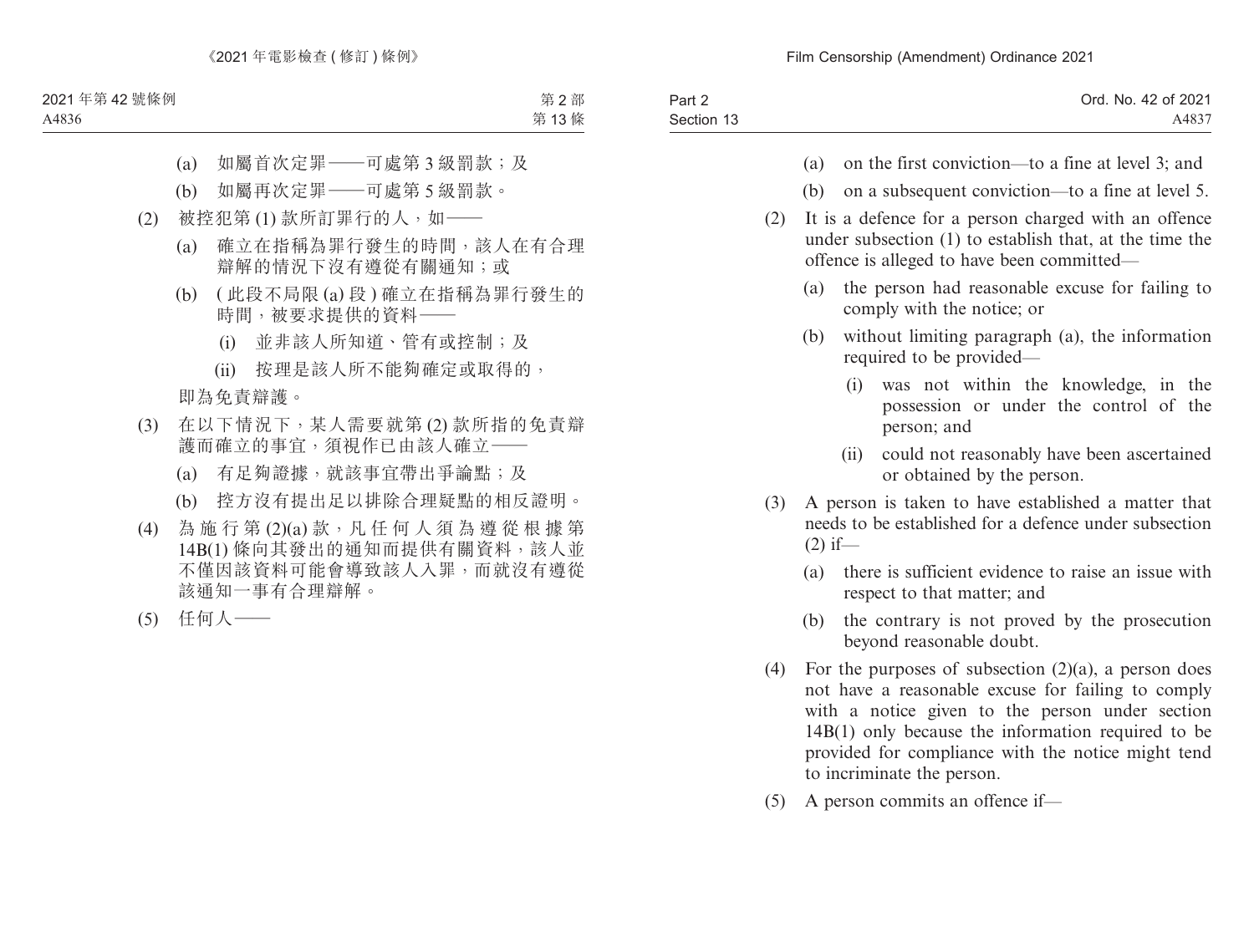| Part 2     | Ord. No. 42 of 2021 |
|------------|---------------------|
| Section 13 | A4839               |

- (a) in purported compliance with a notice given to the person under section 14B(1), the person provides any information to the Authority that is false or misleading in a material particular; and
- (b) the person knows that, or is reckless as to whether, the information is false or misleading in a material particular.
- (6) A person who commits an offence under subsection (5) is liable—
	- (a) on the first conviction—to a fine at level 3; and
	- (b) on a subsequent conviction—to a fine at level 5.

#### **14D. Use of incriminating evidence in proceedings**

- (1) Subsection (2) applies if—
	- (a) the Authority imposes a requirement on a person to provide information under section  $14B(1);$
	- (b) the information might tend to incriminate the person; and
	- (c) the person claims, before providing the information, that it might so tend.
- (2) The requirement and information are not admissible in evidence against the person in criminal proceedings other than those in which the person is charged with any of the following offences in respect of the information—
	- (a) an offence under section 14C;
	- (b) an offence under Part V of the Crimes Ordinance (Cap. 200).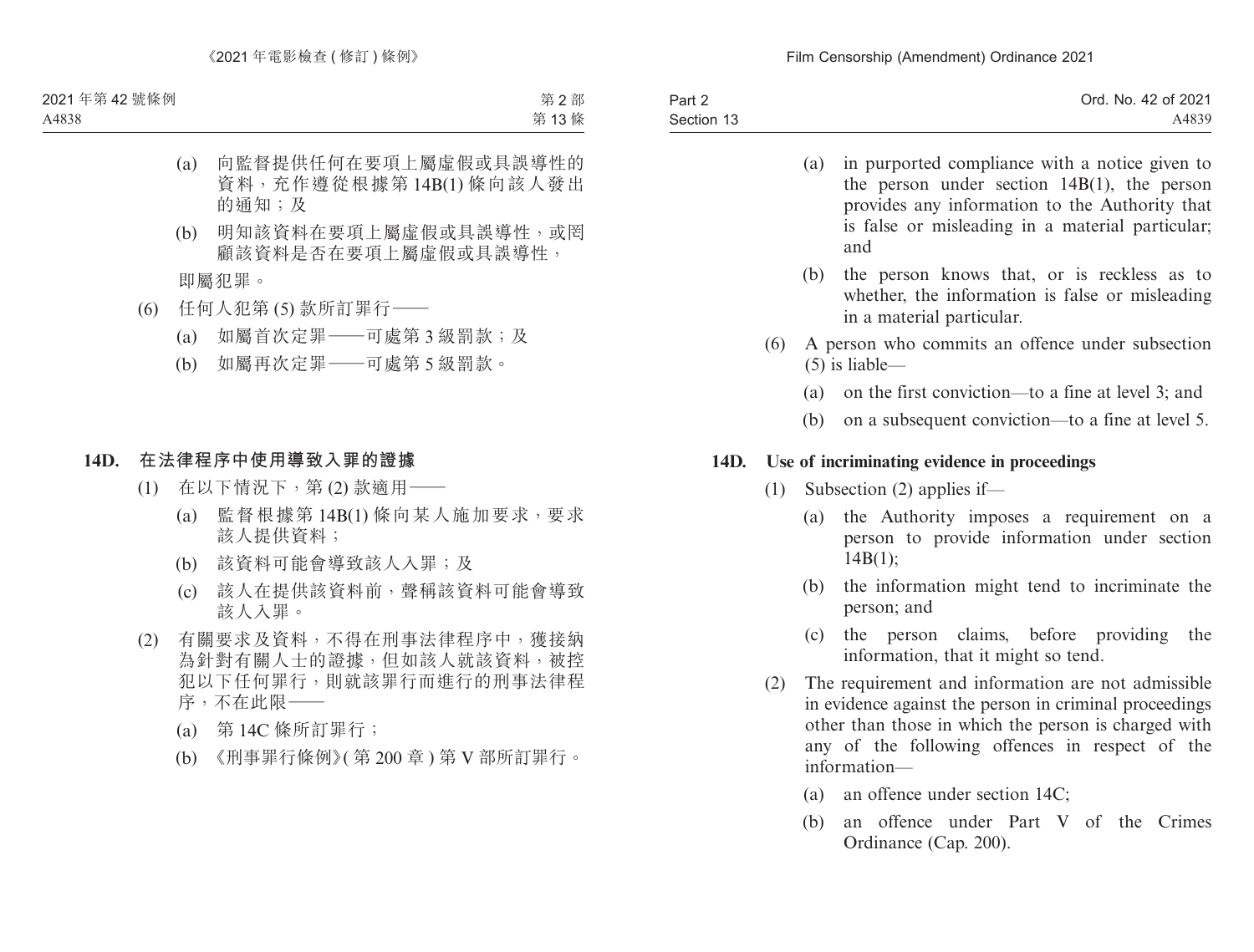Part 2 Section 14 Ord. No. 42 of 2021 A4841

> (3) On or before imposing a requirement on a person to provide information under section 14B(1), the Authority must ensure that the person is informed or reminded of the limitations imposed by subsection (2) on the admissibility in evidence of the requirement and information.".

#### **14. Section 15A amended (approval for publication)**

(1) Section 15A(2), Chinese text—

## **Repeal**

everything before "載有"

### **Substitute**

- "(2) 凡影片已根據第 8 條獲接納,如任何人在監督就影 片發出核准證明書或豁免證明書之前,將".
- (2) Section 15A(4)—

## **Repeal**

"\$200,000"

### **Substitute**

"\$1,000,000".

(3) Section 15A(4)—

## **Repeal**

"12 months"

## **Substitute**

"3 years".

### **15. Section 15K amended (submission for approval of advertising material)**

(1) Section 15K(6)— **Repeal**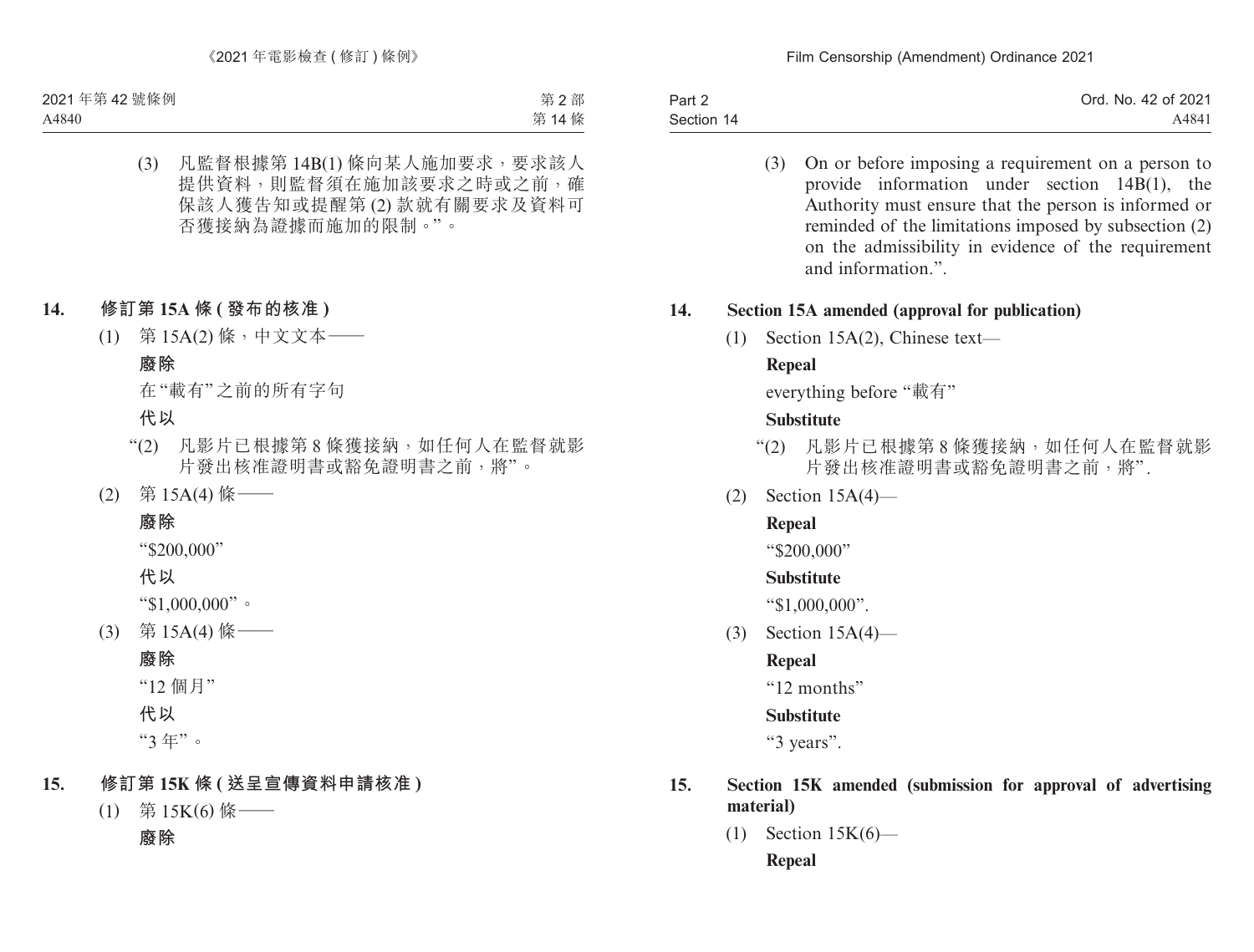| Part 2     | Ord. No. 42 of 2021 |
|------------|---------------------|
| Section 16 | A4843               |
|            |                     |

" $10(2)(a)$  and  $(b)$ "

#### **Substitute**

 $^{64}10(2)$ ".

(2) Section 15K(10)—

#### **Repeal**

"\$200,000"

#### **Substitute**

"\$1,000,000".

(3) Section 15K(10)—

#### **Repeal**

"1 year"

#### **Substitute**

"3 years".

- **16. Section 16 amended (Board of Review)**
	- (1) Section  $16(2)(c)$ —

**Repeal**

 $``Q"$ 

#### **Substitute**

"not less than 5".

(2) After section 16(5A)—

### **Add**

- "(5B) The Secretary may appoint a public officer (*representative*) to, on behalf of the Secretary—
	- (a) attend a meeting; and
	- (b) exercise the functions of a member at the meeting.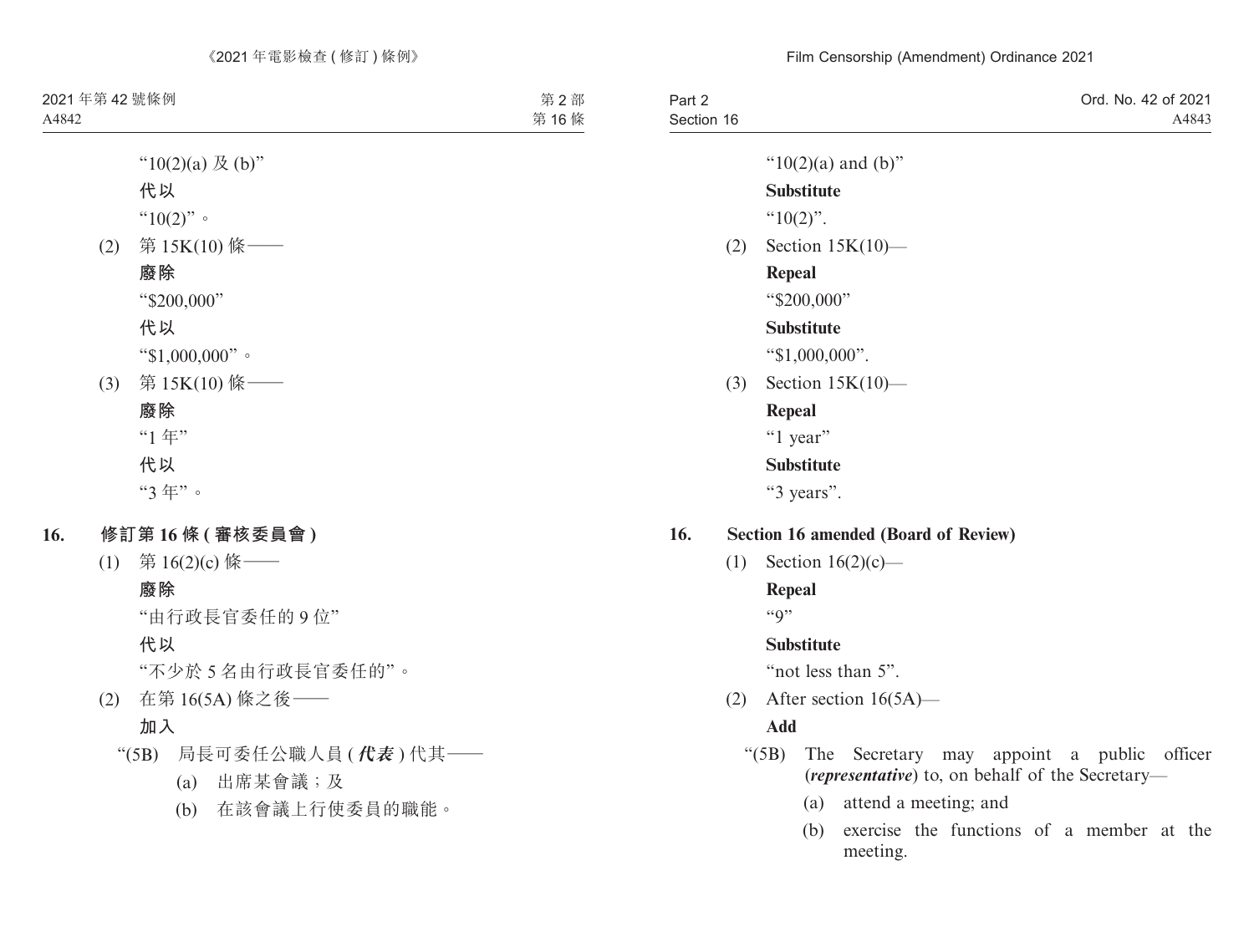| Part 2     | Ord. No. 42 of 2021 |
|------------|---------------------|
| Section 17 | A4845               |

(5C) If the representative attends a meeting on behalf of the Secretary, the representative is to be treated as a member for determining the quorum for the meeting for the purposes of this Part.".

#### **17. Section 19A added**

Part VII, after section 19—

**Add**

#### "**19A. Disapplication of sections 17, 18 and 19 for decisions made on grounds of national security**

- (1) Sections 17, 18 and 19 do not apply in relation to a decision if the decision is based on an opinion that the exhibition of a film would be contrary to the interests of national security.
- (2) For the purposes of subsection (1), it is immaterial—
	- (a) whether the opinion mentioned in that subsection is the sole reason for the decision concerned; and
	- (b) if the decision concerned is a decision of the Authority—whether the decision is made for, or in connection with, the Authority's exercise of a function under Division 2 of Part IV".
- **18. Section 20 amended (offence in relation to exhibition or publication of films classified for exhibition or publication only to persons who have attained the age of 18 years)**
	- (1) Section 20(2B)—

**Repeal** "\$200,000"

**Substitute**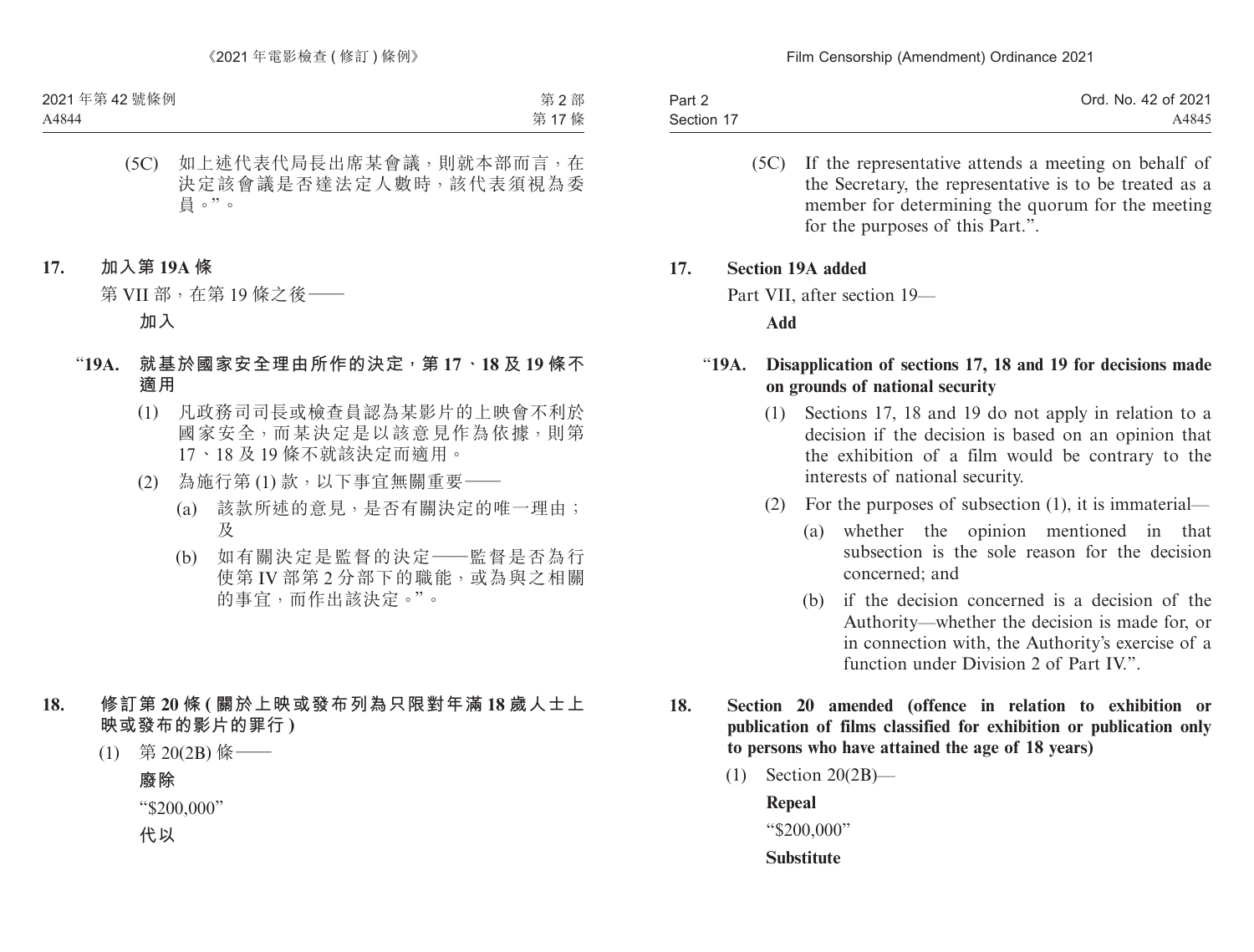| Part 2     | Ord. No. 42 of 2021 |
|------------|---------------------|
| Section 19 | A4847               |

"\$1,000,000".

(2) Section 20(2B)— **Repeal** "12 months" **Substitute** "3 years".

### **19. Section 21 amended (offence in relation to contravention of conditions endorsed on a certificate)**

(1) Section 21(3C)(b), Chinese text—

### **Repeal**

"2 個或以上拷貝的".

(2) Section 21(3C)(b), Chinese text, before "而管有的"— **Add**

"的拷貝,數目為多於 2 份,".

## **20. Section 22 amended (offence in relation to revocation, etc.)**

(1) Section 22(3)—

## **Repeal**

"\$200,000"

## **Substitute**

"\$1,000,000".

(2) Section 22(3)—

## **Repeal**

"1 year"

## **Substitute**

"3 years".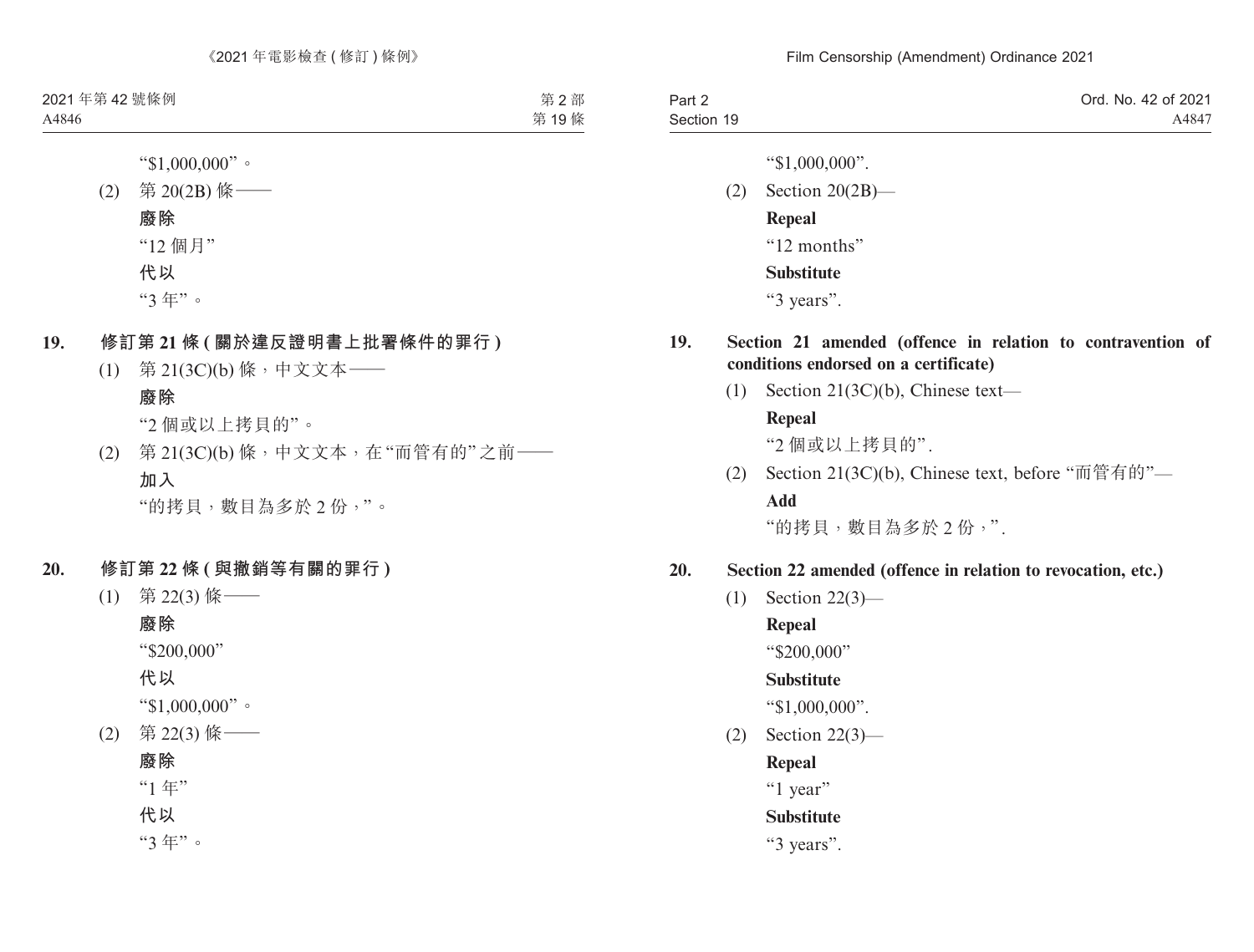| Part 2     | Ord. No. 42 of 2021 |
|------------|---------------------|
| Section 20 | A4849               |

(3) Section 22(4), Chinese text, before " $\cdot$   $\oplus$ "-

#### **Add**

",亦不得發布載有該證明書所指的影片所載上述紀錄 的拷貝的影片實物儲存媒體".

(4) Section 22(6)—

#### **Repeal**

"\$200,000"

#### **Substitute**

"\$1,000,000".

(5) Section 22(6)—

### **Repeal**

"1 year"

### **Substitute**

"3 years".

(6) Section 22(7)—

#### **Repeal**

"\$200,000"

### **Substitute**

"\$1,000,000".

(7) Section 22(7)—

## **Repeal**

"1 year"

### **Substitute**

"3 years".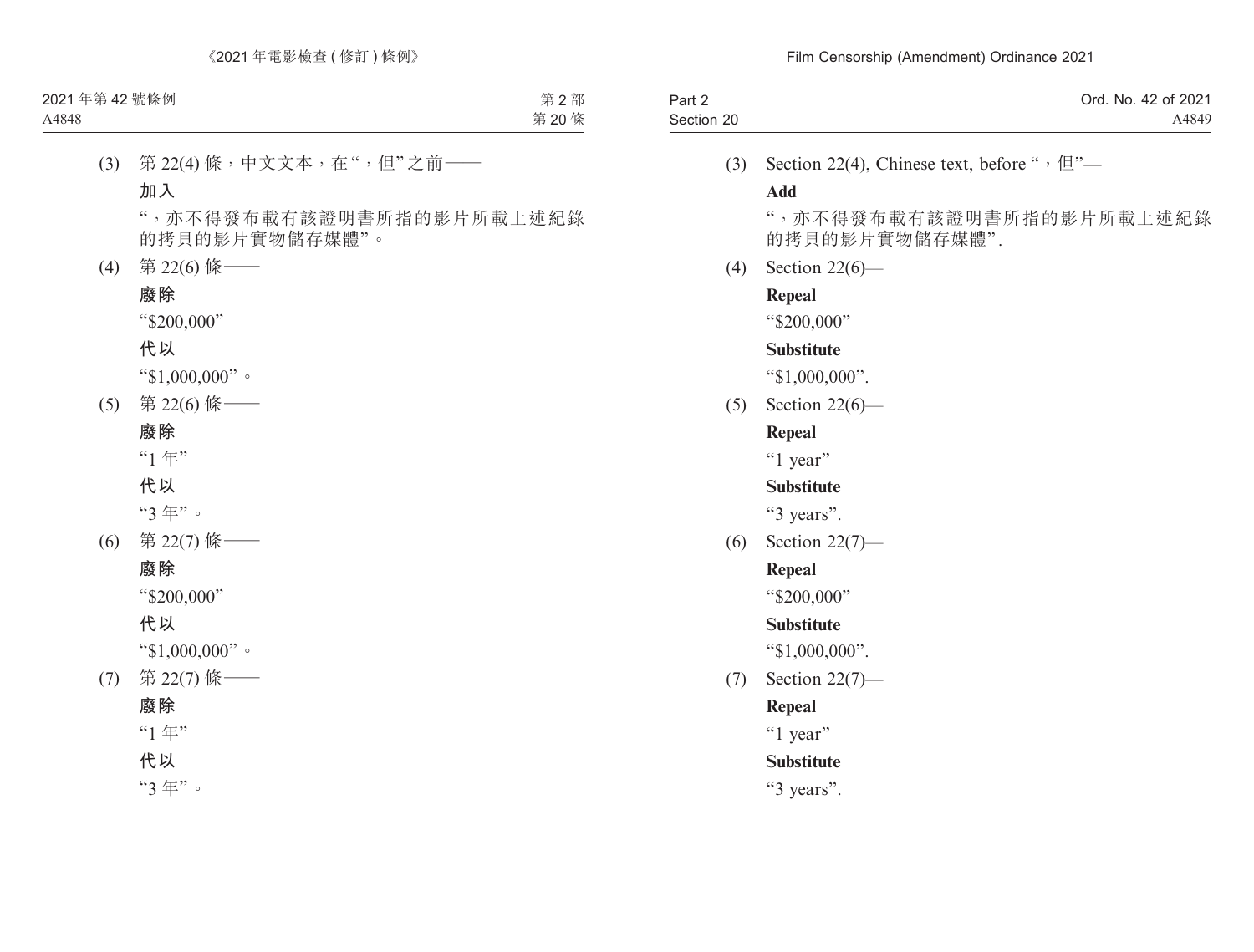| Part 2     | Ord. No. 42 of 2021 |
|------------|---------------------|
| Section 21 | A4851               |

## **21. Section 23 amended (inspection and enforcement)**

(1) Section 23(3A)—

### **Repeal**

 $``\text{An}"$ 

## **Substitute**

"Subject to subsection (3C), an".

(2) Section 23(3A)—

## **Repeal**

"domestic premises"

## **Substitute**

"place".

(3) Section 23(3B)—

## **Repeal**

"domestic premises"

## **Substitute**

"place".

(4) Section 23(3B)—

## **Repeal**

"the premises"

## **Substitute**

"the place".

(5) After section 23(3B)—

## **Add**

"(3C) An inspector may under subsection (2) enter and search any place without warrant if—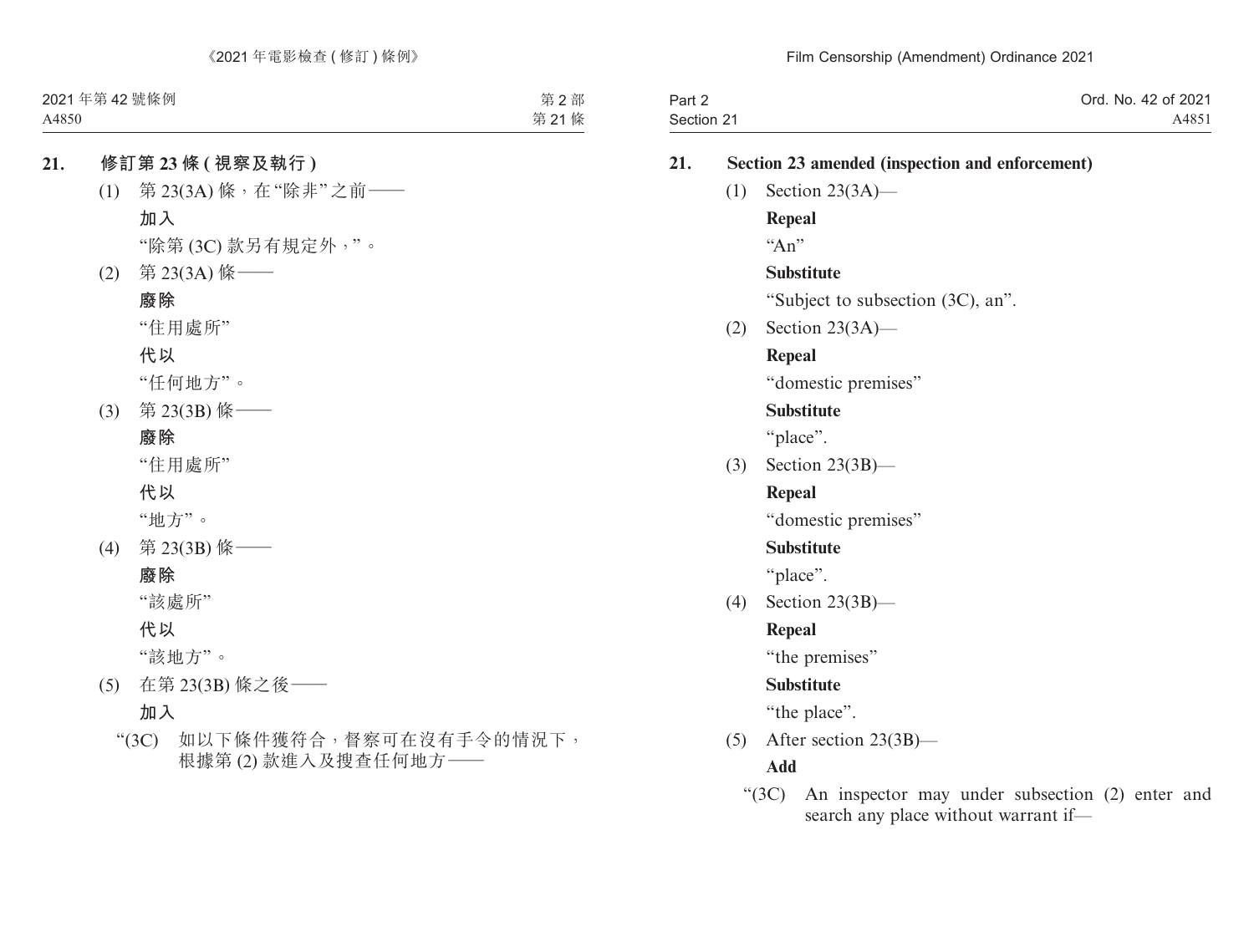| Part 2     | Ord. No. 42 of 2021 |
|------------|---------------------|
| Section 22 | A4853               |

- (a) the delay necessary to obtain a warrant is likely to result in the loss or destruction of evidence of an offence under this Ordinance; or
- (b) for any other reason it would not be reasonably practicable to obtain a warrant in the circumstances of the case.".
- **22. Section 27 amended (risk and expense relating to submission of film)**

Section  $27(2)(a)$ —

#### **Repeal**

"excision"

#### **Substitute**

"modification".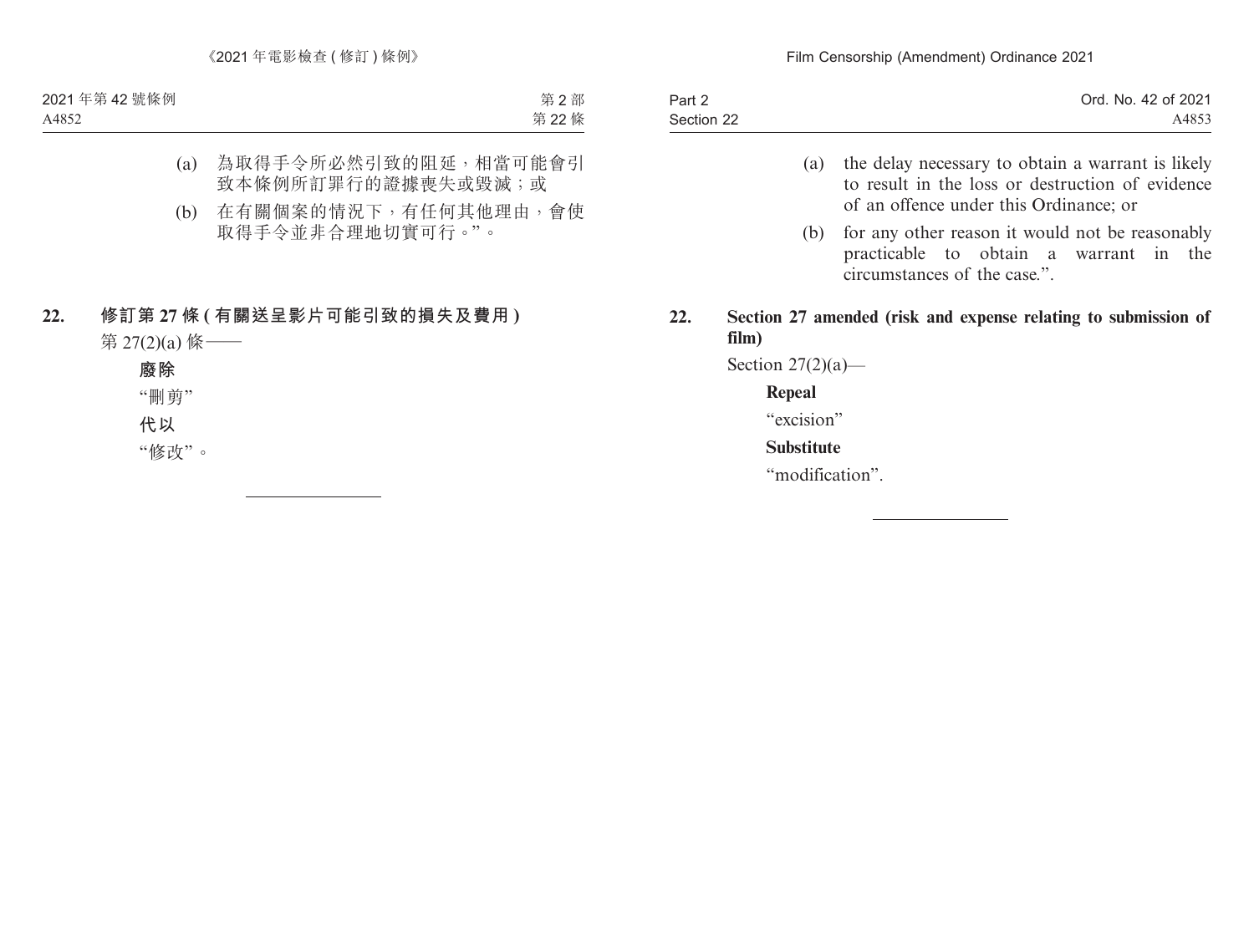Part 3—Division 1 Section 23

## **Part 3**

# **Related Amendments**

## **Division 1—Amendments to Film Censorship Regulations**

#### **23. Film Censorship Regulations amended**

The provisions of the Film Censorship Regulations (Cap. 392 sub. leg. A) set out in column 2 of Part 2 of the Schedule are amended by repealing the words set out in column 3 of that Part and substituting the words set out in column 4 of that Part.

## **Division 2—Amendment to Control of Obscene and Indecent Articles Ordinance**

#### **24. Control of Obscene and Indecent Articles Ordinance amended**

The provision of the Control of Obscene and Indecent Articles Ordinance (Cap. 390) set out in column 2 of Part 3 of the Schedule is amended by repealing the words set out in column 3 of that Part and substituting the words set out in column 4 of that Part.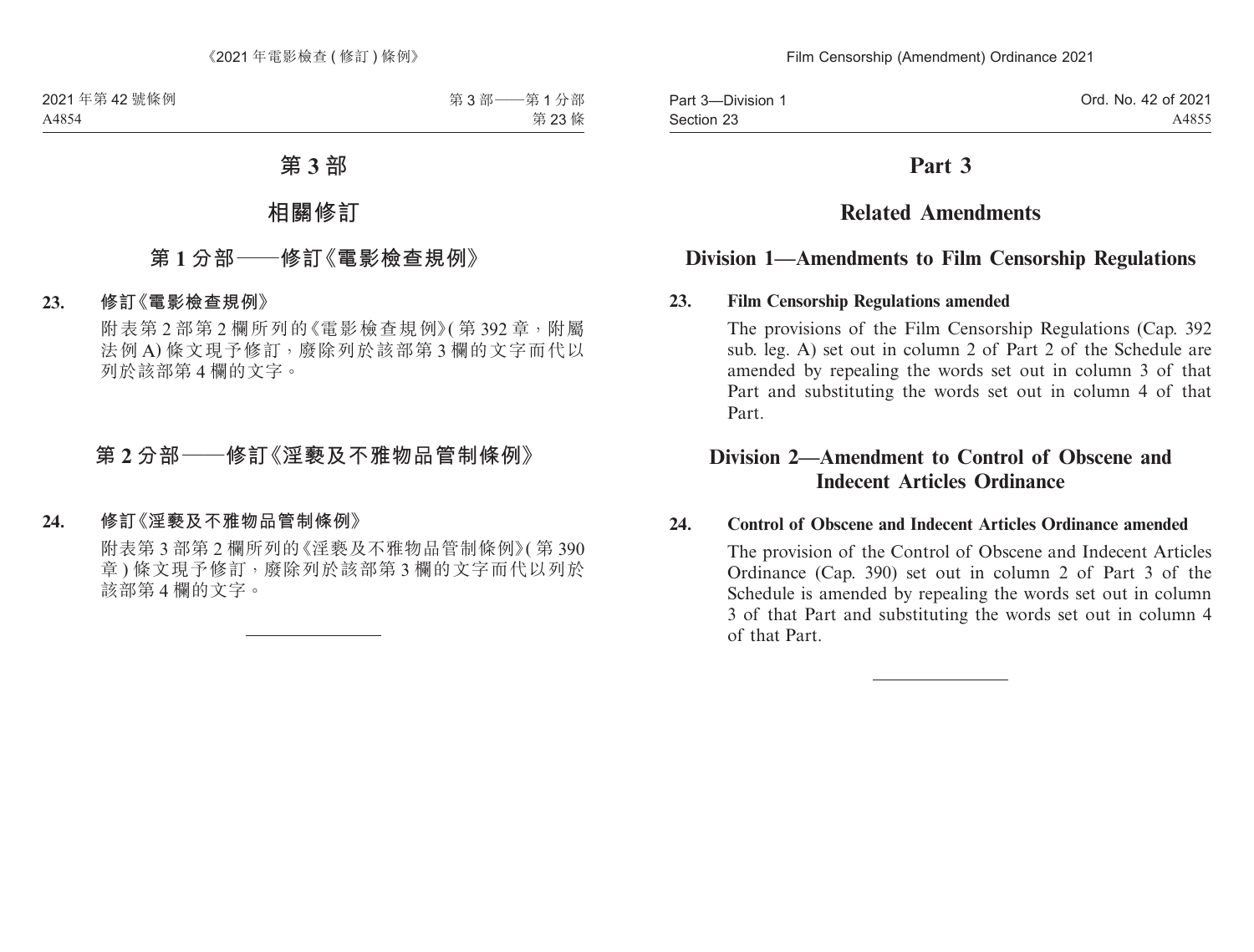Schedule—Part 1

Ord. No. 42 of 2021 A4857

## **Schedule**

[ss. 2, 23 & 24]

# **Amendments Relating to References to Videotape or Laserdisc**

## **Part 1**

# **Amendments to Film Censorship Ordinance (Cap. 392)**

| Column 1 | Column 2                                                                               | Column 3                                            | Column 4                                 |
|----------|----------------------------------------------------------------------------------------|-----------------------------------------------------|------------------------------------------|
| Item     | Provision                                                                              | Repeal                                              | Substitution                             |
| 1.       | Section $2(1)$ ,<br>definition of<br>advertising<br><i>material</i> ,<br>paragraph (a) | "film (including a<br>videotape or a<br>laserdisc)" | "film"                                   |
| 2.       | Section $2(1)$ ,<br>definition of<br>advertising<br><i>material.</i><br>paragraph (b)  | "videotape or a<br>laserdisc"                       | "physical storage"<br>medium for films"  |
| 3.       | Section $2(1)$ ,<br>definition of <i>film</i> ,<br>paragraph (b)                       | "a videotape or<br>laserdisc"                       | "a physical storage<br>medium for films" |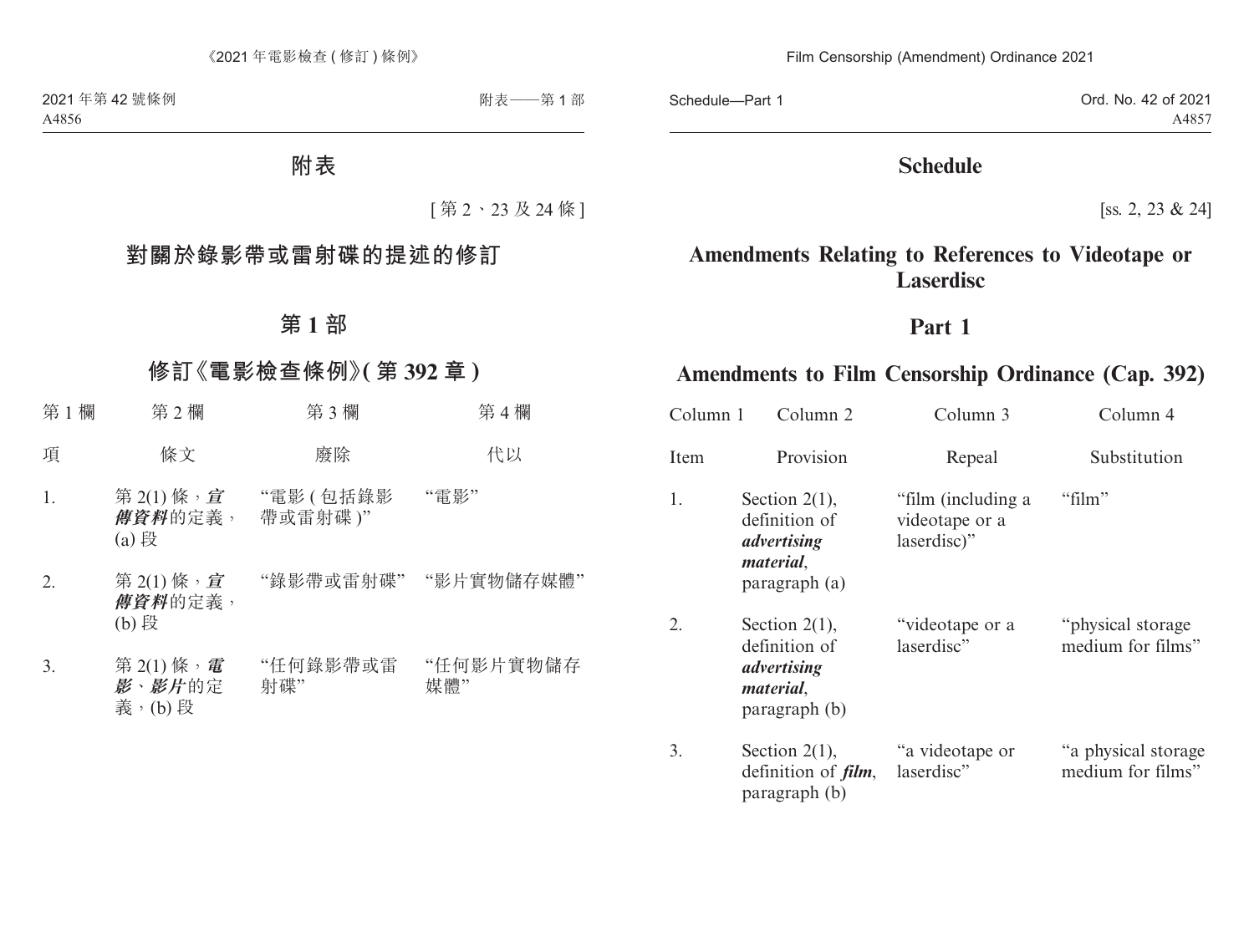| Schedule-Part 1 |                                                                  |                                  | Ord. No. 42 of 2021<br>A4859                 |
|-----------------|------------------------------------------------------------------|----------------------------------|----------------------------------------------|
| Column 1        | Column <sub>2</sub>                                              | Column 3                         | Column 4                                     |
| Item            | Provision                                                        | Repeal                           | Substitution                                 |
| 4.              | Section $2(1)$ ,<br>definition of <i>film</i> ,<br>paragraph (b) | "such videotape or<br>laserdisc" | "the storage"<br>medium"                     |
| 5.              | Section $2(2A)$                                                  | "a videotape or<br>laserdisc"    | "a physical storage<br>medium for films"     |
| 6.              | Section $2(2A)(a)$<br>and $(b)$                                  | "the videotape or<br>laserdisc"  | "the storage"<br>medium"                     |
| 7.              | Section $9(3A)$                                                  | "videotape or a<br>laserdisc"    | "physical storage<br>medium for films"       |
| 8.              | Section 13(4C)                                                   | "videotape or a<br>laserdisc"    | "physical storage<br>medium for films"       |
| 9.              | Part VIA, heading                                                | "VIDEOTAPES AND<br>LASERDISCS"   | "PHYSICAL STORAGE<br><b>MEDIA FOR FILMS"</b> |
| 10.             | Section $15A(1)$                                                 | "videotape or<br>laserdisc"      | "physical storage<br>medium for films"       |
| 11.             | Section $15A(2)$                                                 | "videotape or a<br>laserdisc"    | "physical storage<br>medium for films"       |
| 12.             | Section $15A(3)$                                                 | "videotape or a<br>laserdisc"    | "physical storage<br>medium for films"       |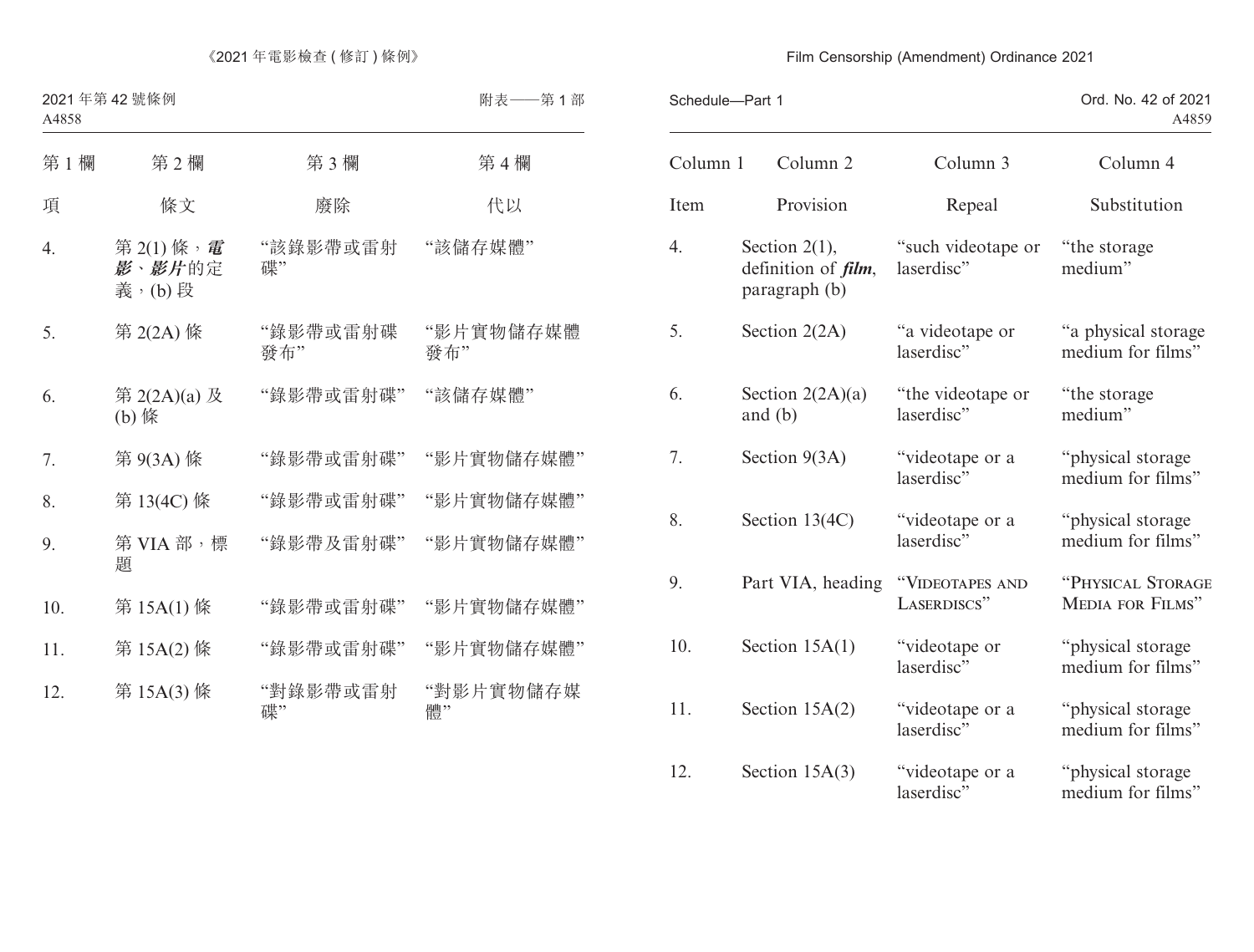| Schedule-Part 1 |                                           |                                          | Ord. No. 42 of 2021<br>A4861                        |  |
|-----------------|-------------------------------------------|------------------------------------------|-----------------------------------------------------|--|
| Column 1        | Column <sub>2</sub>                       | Column 3                                 | Column 4                                            |  |
| Item            | Provision                                 | Repeal                                   | Substitution                                        |  |
| 13.             | Section $15A(3)(a)$ ,<br>Chinese text     | "上述錄影帶或雷<br>射碟"                          | "該儲存媒體"                                             |  |
| 14.             | Section $15A(3)(b)$                       | "such videotape or<br>laserdisc"         | "the storage"<br>medium"                            |  |
| 15.             | Section $15A(5)$                          | "videotape or<br>laserdisc<br>concerned" | "relevant physical<br>storage medium for<br>films"  |  |
| 16.             | Section 15AA,<br>heading                  | "videotapes or<br>laserdiscs"            | "physical storage<br>media for films"               |  |
| 17.             | Section 15AA(1)                           | "publish a<br>videotape or<br>laserdisc" | "publish a physical<br>storage medium for<br>films" |  |
| 18.             | Section<br>$15AA(1)(a)$ ,<br>Chinese text | "錄影帶或雷射碟"                                | "影片實物儲存媒<br>體"                                      |  |
| 19.             | Section<br>$15AA(1)(b)$ and<br>(c)        | "a videotape or<br>laserdisc"            | "a physical storage<br>medium for films"            |  |
| 20.             | Section $15AA(1)$                         | "the videotape or<br>laserdisc"          | "the storage"<br>medium"                            |  |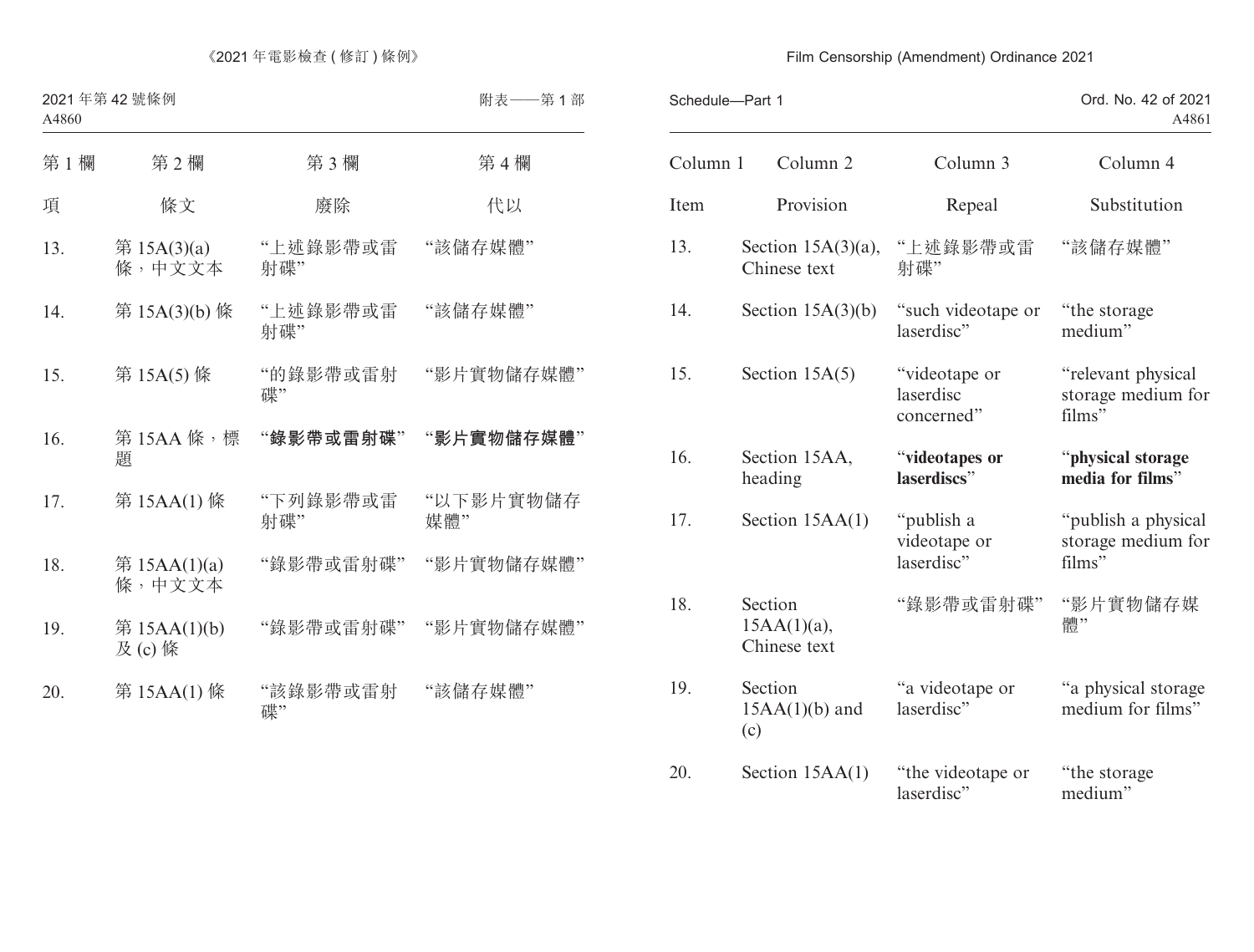| Schedule-Part 1 |      |                                         |                                            | Ord. No. 42 of 2021<br>A4863                       |
|-----------------|------|-----------------------------------------|--------------------------------------------|----------------------------------------------------|
| Column 1        |      | Column <sub>2</sub>                     | Column 3                                   | Column 4                                           |
| Item            |      | Provision                               | Repeal                                     | Substitution                                       |
| 21.             |      | Section<br>15AA(2)(b)                   | "videotape or<br>laserdisc"                | "physical storage<br>medium for films"             |
| 22.             |      | Section $15B(1)$                        | "a videotape or<br>laserdisc"              | "a physical storage<br>medium for films"           |
| 23.             |      | Section $15B(1)$                        | "such videotape or<br>laserdisc shall"     | "the storage"<br>medium must"                      |
| 24.             |      | Section $15B(2)$                        | "videotape or<br>laserdisc"                | "physical storage<br>medium for films"             |
| 25.             | text | Section $15B(2)(a)$<br>and (b), Chinese | "該錄影帶或雷射<br>碟"                             | "該儲存媒體"                                            |
| 26.             |      | Section $15B(4)(a)$                     | "videotape or<br>laserdisc<br>concerned"   | "relevant physical<br>storage medium for<br>films" |
| 27.             |      | Section $15B(4)(a)$                     | "without the<br>videotape or<br>laserdisc" | "without the<br>storage medium"                    |
| 28.             |      | Section $15B(4)(a)$                     | "videotape or<br>laserdisc shall"          | "storage medium<br>must"                           |
| 29.             |      | Section $15B(5)(a)$                     | "videotape or<br>laserdisc"                | "physical storage<br>medium for films"             |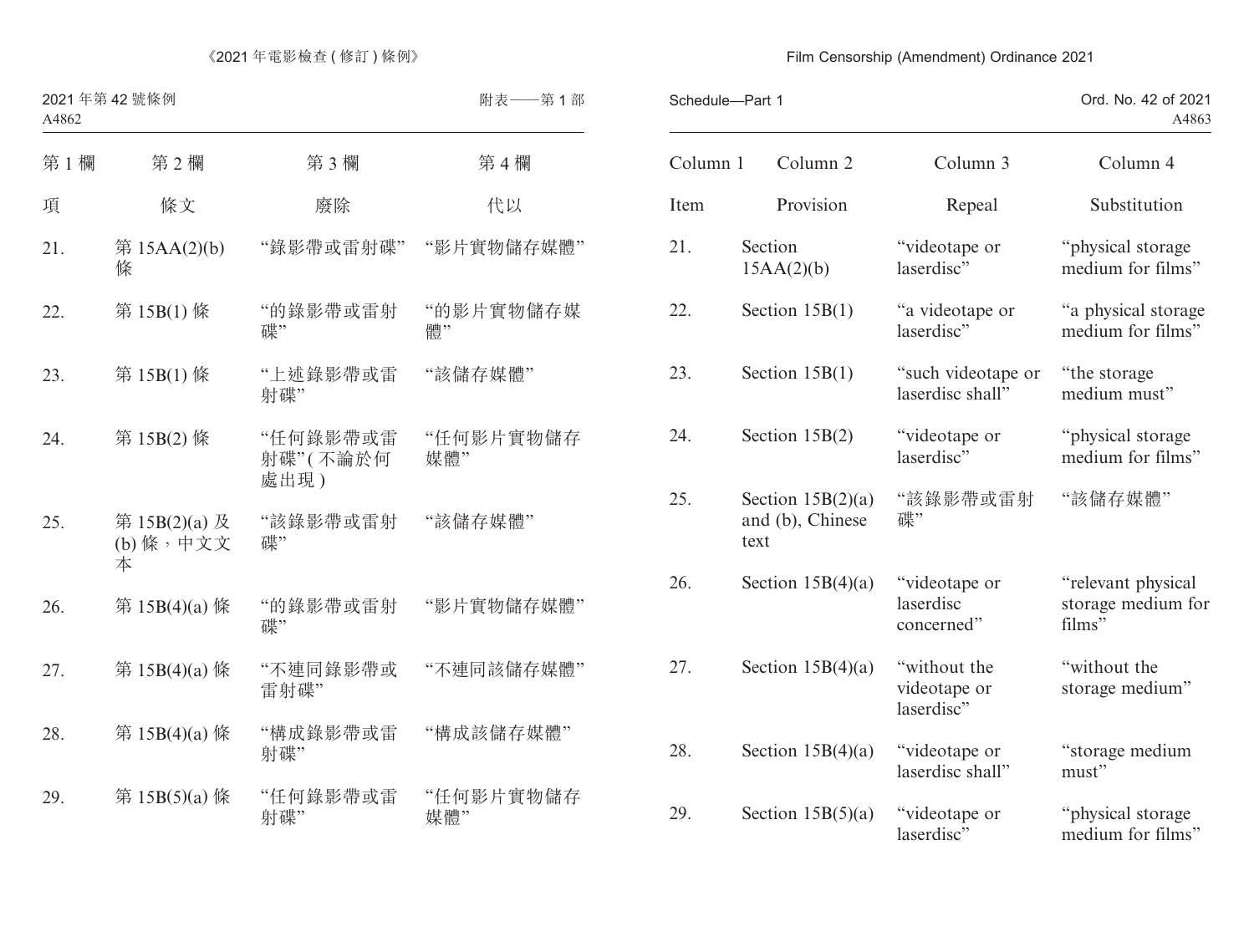| Schedule-Part 1 |                                       |                                            | Ord. No. 42 of 2021<br>A4865                        |  |
|-----------------|---------------------------------------|--------------------------------------------|-----------------------------------------------------|--|
| Column 1        | Column <sub>2</sub>                   | Column 3                                   | Column 4                                            |  |
| Item            | Provision                             | Repeal                                     | Substitution                                        |  |
| 30.             | Section $15B(5)(a)$ ,<br>Chinese text | "該錄影帶或雷射<br>碟"                             | "該儲存媒體"                                             |  |
| 31.             | Section $15B(5)(b)$                   | "without a<br>videotape or<br>laserdisc"   | "without a physical<br>storage medium for<br>films" |  |
| 32.             | Section $15B(5)(b)$                   | "such a videotape<br>or laserdisc"         | "such a storage<br>medium"                          |  |
| 33.             | Section $15B(6)(b)$                   | "videotape or<br>laserdisc"                | "physical storage<br>medium for films"              |  |
| 34.             | Section $15B(6)$                      | "videotape or<br>laserdisc<br>concerned"   | "storage medium"                                    |  |
| 35.             | Section $15B(6)$                      | "without the<br>videotape or<br>laserdisc" | "without the<br>storage medium"                     |  |
| 36.             | Section $15B(6)$                      | "videotape or<br>laserdisc shall"          | "storage medium<br>must"                            |  |
| 37.             | Section $15B(8)$                      | "videotape or<br>laserdisc"                | "physical storage<br>medium for films"              |  |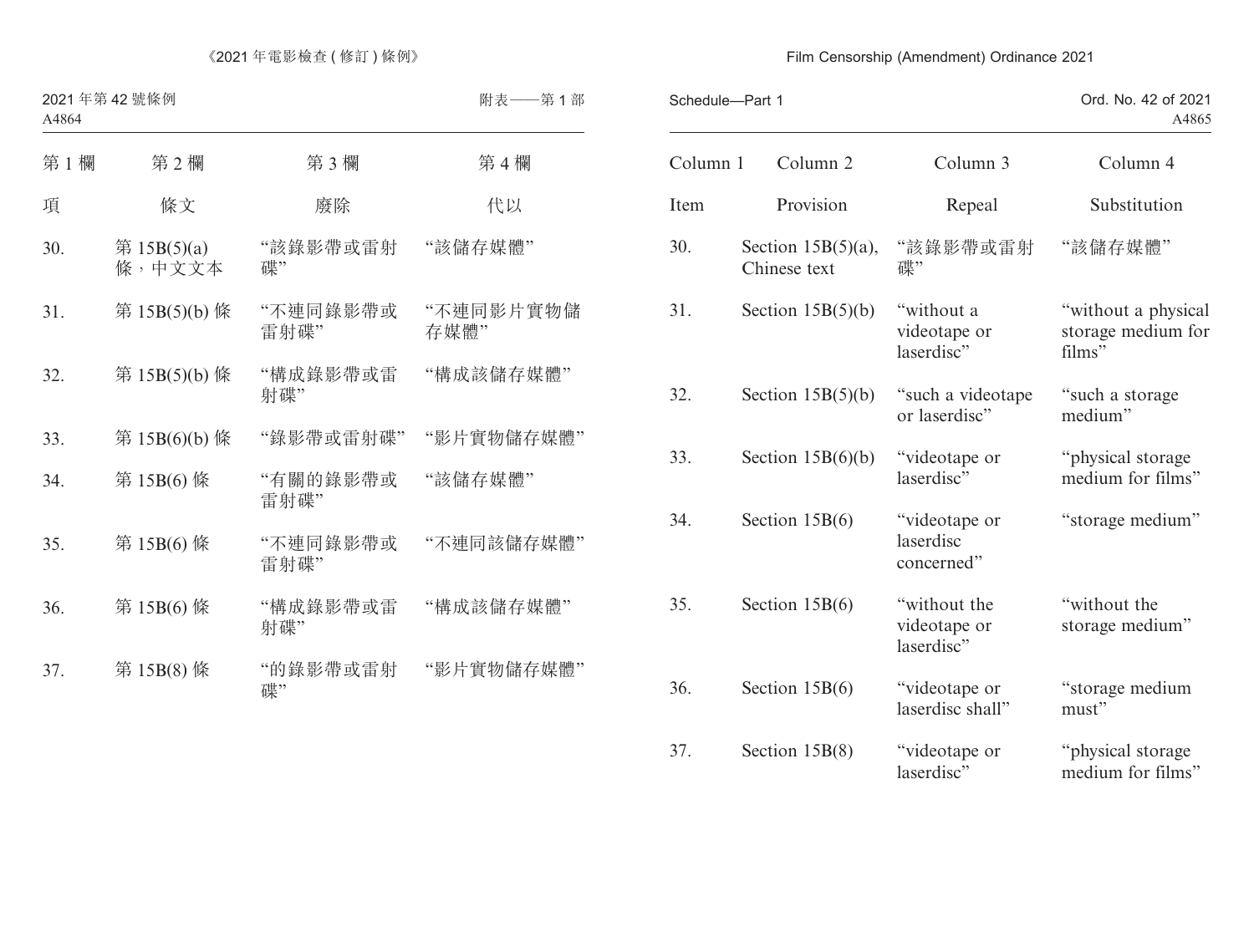| Schedule-Part 1 |                                 | Ord. No. 42 of 2021<br>A4867                                                       |                                                          |
|-----------------|---------------------------------|------------------------------------------------------------------------------------|----------------------------------------------------------|
| Column 1        | Column <sub>2</sub>             | Column 3                                                                           | Column 4                                                 |
| Item            | Provision                       | Repeal                                                                             | Substitution                                             |
| 38.             | Section 15C                     | "videotape or<br>laserdisc under"                                                  | "physical storage<br>medium for films<br>under"          |
| 39.             | Section 15C                     | "such videotape or<br>laserdisc shall"                                             | "the storage"<br>medium must"                            |
| 40.             | Section 15C                     | "videotape or a<br>laserdisc to"                                                   | "physical storage<br>medium for films<br>$\mathsf{to}$ " |
| 41.             | Section 15D                     | "videotape or a<br>laserdisc is"                                                   | "physical storage<br>medium for films<br>is"             |
| 42.             | Section 15D                     | ", on one side of<br>the videocassette<br>or laserdisc as the<br>case may be, and" | "on the storage"<br>medium and,"                         |
| 43.             | Section 15D                     | "videotape or a<br>laserdisc to"                                                   | "physical storage<br>medium for films<br>to"             |
| 44.             | Section $15E(1)$<br>and $(2)$   | "videotape or a<br>laserdisc"                                                      | "physical storage<br>medium for films"                   |
| 45.             | Section 15E(2),<br>Chinese text | "該錄影帶或雷射<br>碟"                                                                     | "該儲存媒體"                                                  |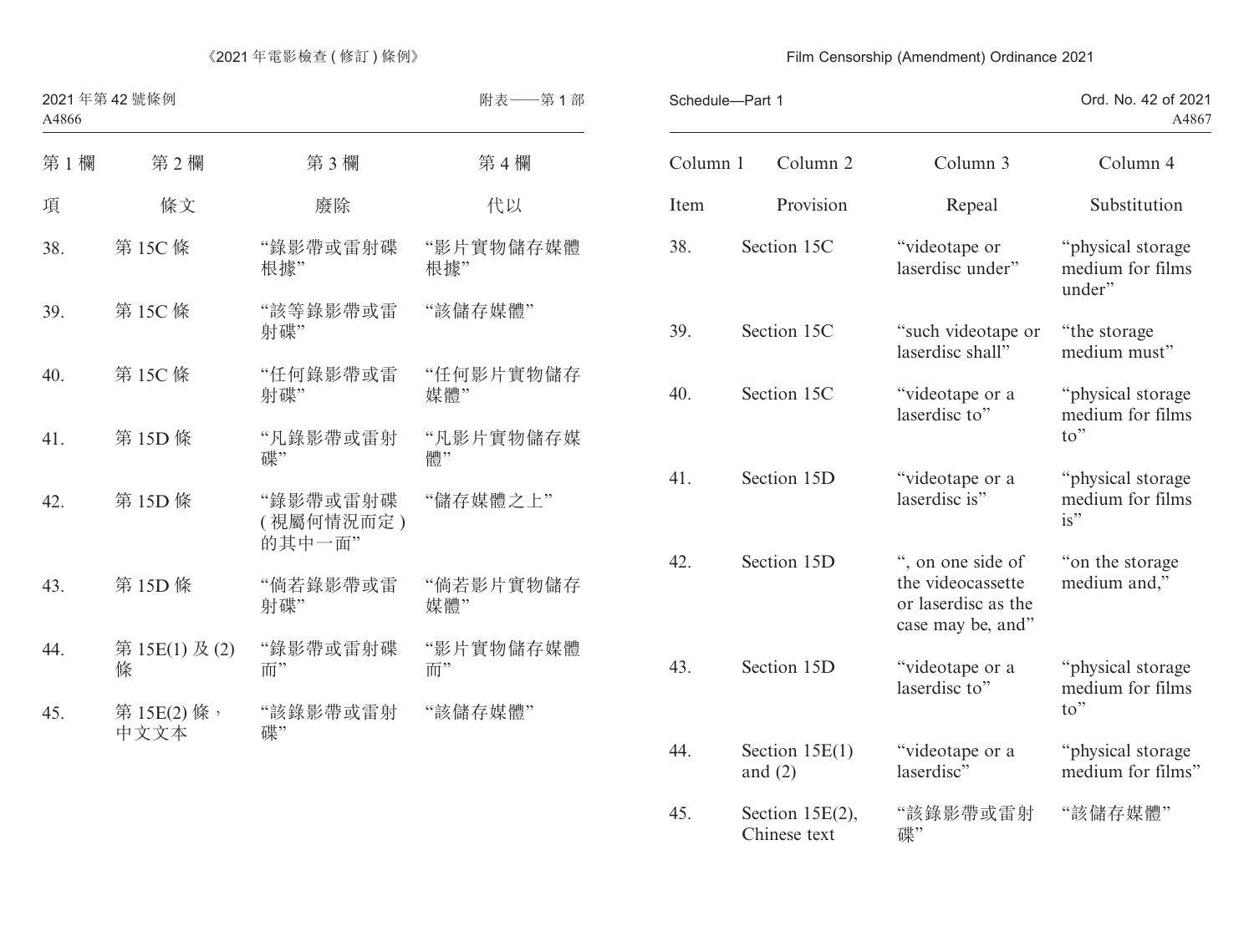|          | Schedule-Part 1         |                                 | Ord. No. 42 of 2021<br>A4869             |
|----------|-------------------------|---------------------------------|------------------------------------------|
| Column 1 | Column 2                | Column 3                        | Column 4                                 |
| Item     | Provision               | Repeal                          | Substitution                             |
| 46.      | Section $15F(1)$        | "a videotape or<br>laserdisc"   | "a physical storage<br>medium for films" |
| 47.      | Section $15F(1)$        | "the videotape or<br>laserdisc" | "the storage"<br>medium"                 |
| 48.      | Section $15G(1)$        | "videotape or<br>laserdisc"     | "physical storage<br>medium for films"   |
| 49.      | Section $15K(9)(a)$     | "videotape or<br>laserdisc"     | "physical storage<br>medium for films"   |
| 50.      | Section $19(1)(b)$      | "videotape or<br>laserdisc"     | "physical storage<br>medium for films"   |
| 51.      | Section<br>19(9)(b)(ii) | "a videotape or<br>laserdisc"   | "a physical storage<br>medium for films" |
| 52.      | Section<br>19(9)(b)(ii) | "the videotape or<br>laserdisc" | "the storage<br>medium"                  |
| 53.      | Section $19(12)(c)$     | "a videotape or<br>laserdisc"   | "a physical storage<br>medium for films" |
| 54.      | Section $19(12)(c)$     | "the videotape or<br>laserdisc" | "the storage"<br>medium"                 |
| 55.      | Section $20(2A)$        | "videotape or a<br>laserdisc"   | "physical storage<br>medium for films"   |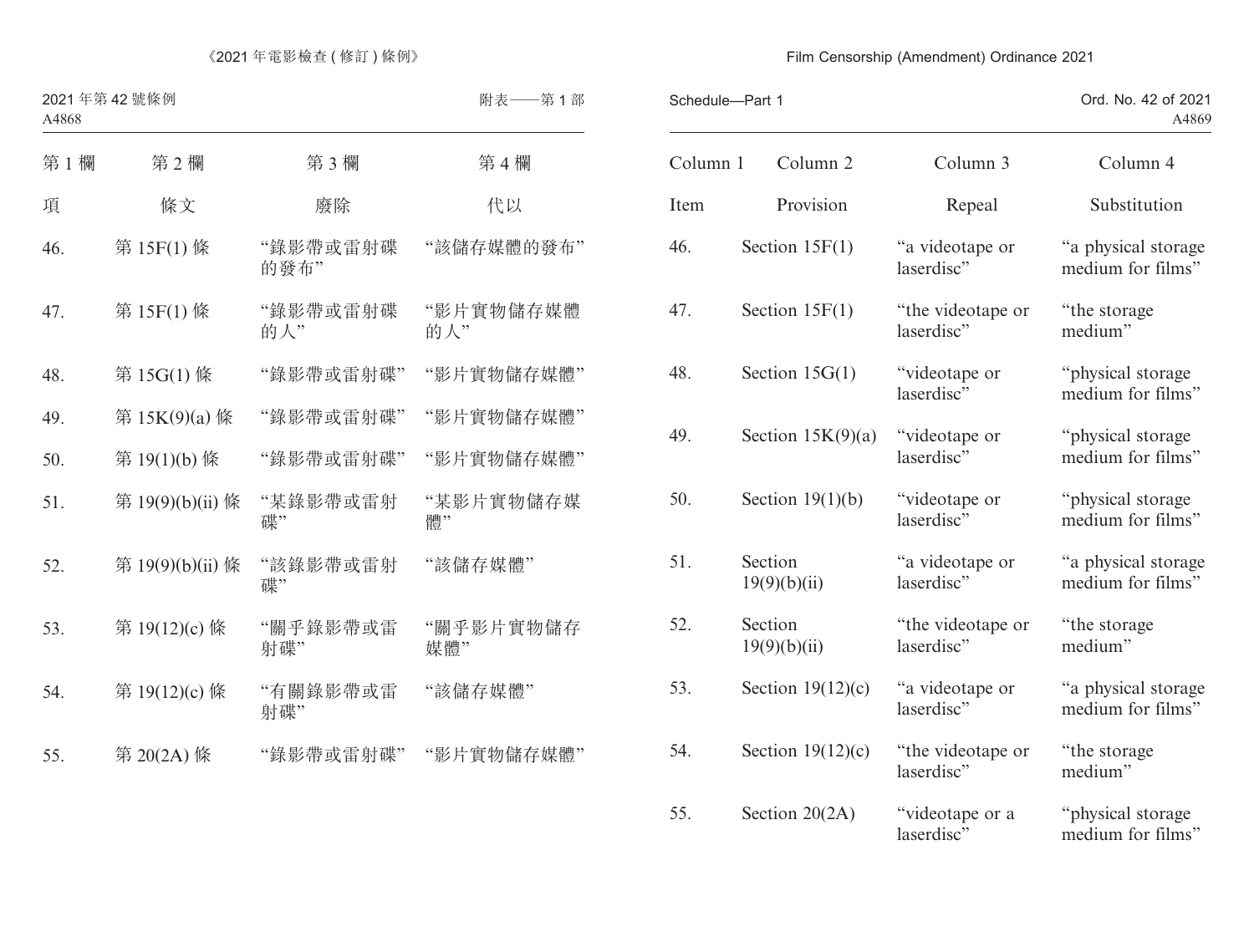|          | Schedule-Part 1                       |                                                                  | Ord. No. 42 of 2021<br>A4871                                             |  |
|----------|---------------------------------------|------------------------------------------------------------------|--------------------------------------------------------------------------|--|
| Column 1 | Column <sub>2</sub>                   | Column 3                                                         | Column 4                                                                 |  |
| Item     | Provision                             | Repeal                                                           | Substitution                                                             |  |
| 56.      | Section $21(1)$                       | "videotape or<br>laserdisc"                                      | "physical storage<br>medium for films"                                   |  |
| 57.      | Section $21(3)(b)(i)$                 | "videotape or<br>laserdisc"                                      | "physical storage<br>medium for films"                                   |  |
| 58.      | Section $21(3A)$                      | "videotape or<br>laserdisc being a<br>videotape or<br>laserdisc" | "physical storage<br>medium for films<br>being such a<br>storage medium" |  |
| 59.      | Section $21(3B)(a)$                   | "videotape or<br>laserdisc"                                      | "relevant physical<br>storage medium for<br>films"                       |  |
| 60.      | Section $21(3B)(b)$                   | "videotape or the<br>laserdisc<br>concerned"                     | "relevant physical<br>storage medium for<br>films"                       |  |
| 61.      | Section $21(3C)(a)$<br>and $(b)$      | "a videotape or<br>laserdisc"                                    | "a physical storage<br>medium for films"                                 |  |
| 62.      | Section $21(3C)(b)$                   | "the videotape or<br>laserdisc, as the<br>case may be,"          | "the storage"<br>medium"                                                 |  |
| 63.      | Section $21(3C)(b)$ ,<br>Chinese text | "該等錄影帶或雷<br>射碟"                                                  | "該儲存媒體"                                                                  |  |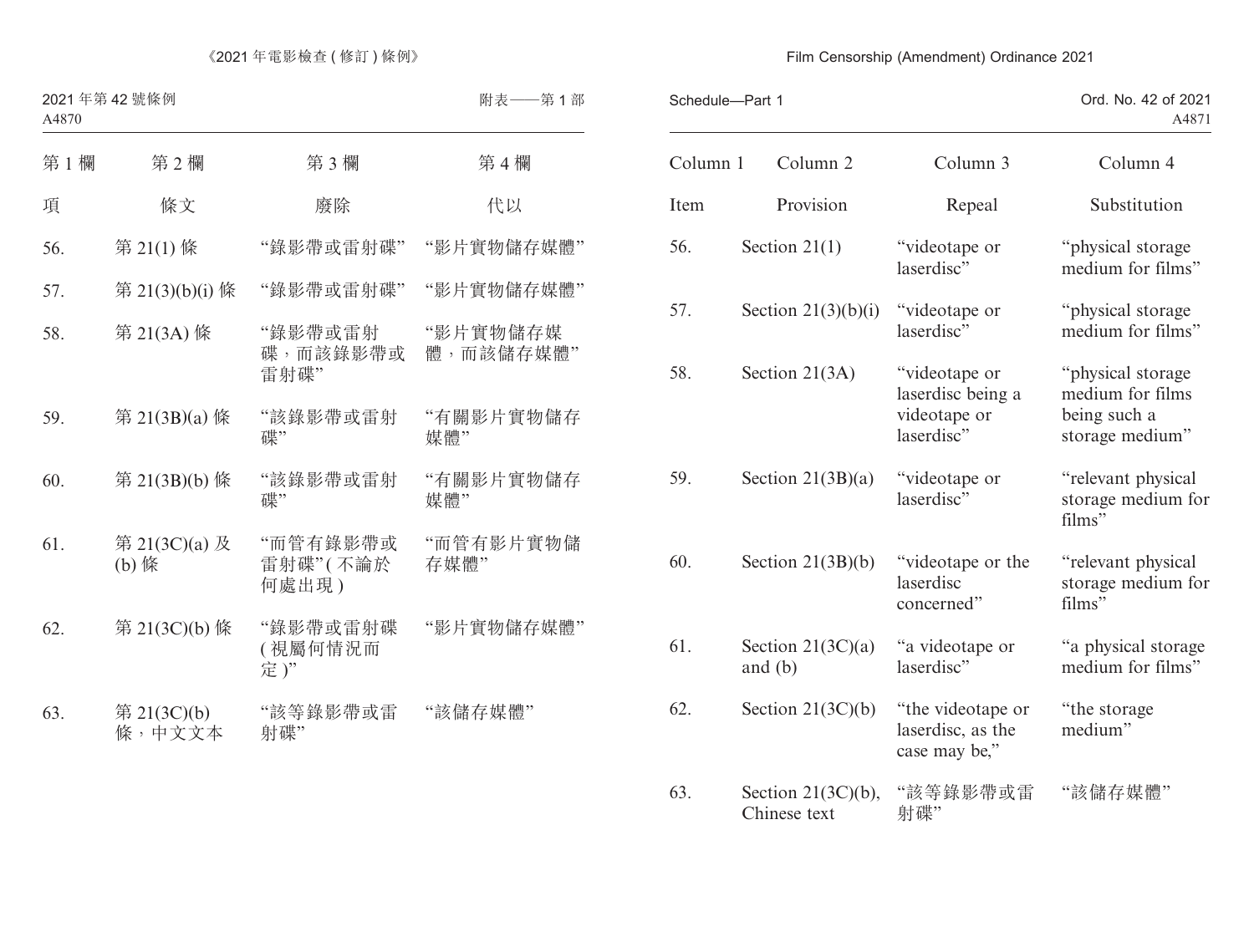| Schedule-Part 1 |                     |                                                     | Ord. No. 42 of 2021<br>A4873                        |
|-----------------|---------------------|-----------------------------------------------------|-----------------------------------------------------|
| Column 1        | Column 2            | Column 3                                            | Column 4                                            |
| Item            | Provision           | Repeal                                              | Substitution                                        |
| 64.             | Section $22(4)$     | "videotape or<br>laserdisc" (wherever<br>appearing) | "physical storage<br>medium for films"              |
| 65.             | Section $22(5A)(i)$ | "publish a<br>videotape or<br>laserdisc"            | "publish a physical<br>storage medium for<br>films" |
| 66.             | Section $22(5A)(i)$ | "without a<br>videotape or<br>laserdisc"            | "without a physical<br>storage medium for<br>films" |
| 67.             | Section $22(5A)(i)$ | "such a videotape<br>or laserdisc"                  | "such a storage"<br>medium"                         |
| 68.             | Section $23(2)(a)$  | "videotape or<br>laserdisc"                         | "physical storage<br>medium for films"              |
| 69.             | Section $29A(1)(a)$ | "the videotapes or<br>laserdiscs"                   | "physical storage<br>media for films"               |
| 70.             | Section $29A(1)(c)$ | "videotapes or<br>laserdiscs"                       | "physical storage<br>media for films"               |
| 71.             | Section $29A(2)(a)$ | "videotape or<br>laserdisc" (wherever<br>appearing) | "physical storage<br>medium for films"              |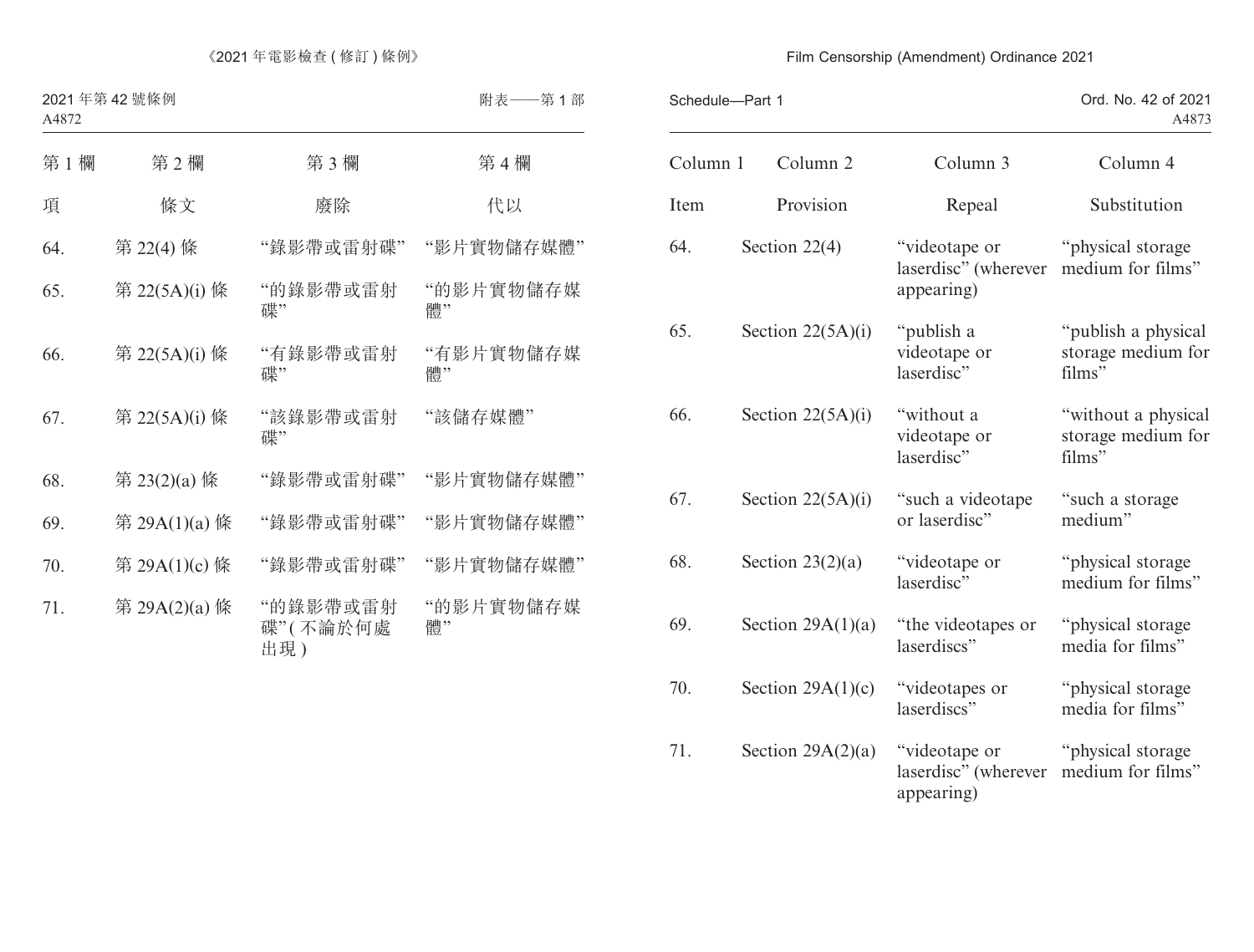| Schedule-Part 2 |                                       |                              | Ord. No. 42 of 2021<br>A4875            |  |
|-----------------|---------------------------------------|------------------------------|-----------------------------------------|--|
| Column 1        | Column 2                              | Column 3                     | Column 4                                |  |
| Item            | Provision                             | Repeal                       | Substitution                            |  |
| 72.             | Section $29A(2)(a)$ ,<br>Chinese text | "該錄影帶或雷射<br>碟"               | "該儲存媒體"                                 |  |
| 73.             | Chinese text                          | Section 29A(2)(a), "錄影帶、雷射碟" | "儲存媒體"                                  |  |
| 74.             | Section $29A(2)(b)$                   | "videotape or<br>laserdisc"  | "physical storage"<br>medium for films" |  |

# **Part 2**

# **Amendments to Film Censorship Regulations (Cap. 392 sub. leg. A)**

| Column 1 | Column 2           | Column 3                      | Column 4                                       |
|----------|--------------------|-------------------------------|------------------------------------------------|
| Item     | Provision          | Repeal                        | Substitution                                   |
| 1.       | Regulation $12(4)$ | "videotape or<br>laserdisc"   | "physical storage"<br>medium for films"        |
| 2.       | Regulation $12(5)$ | "videotape,<br>laserdisc"     | "physical storage"<br>medium for films"        |
| 3.       | Regulation $13(1)$ | "Any videotape,<br>laserdisc" | "Any physical"<br>storage medium for<br>films" |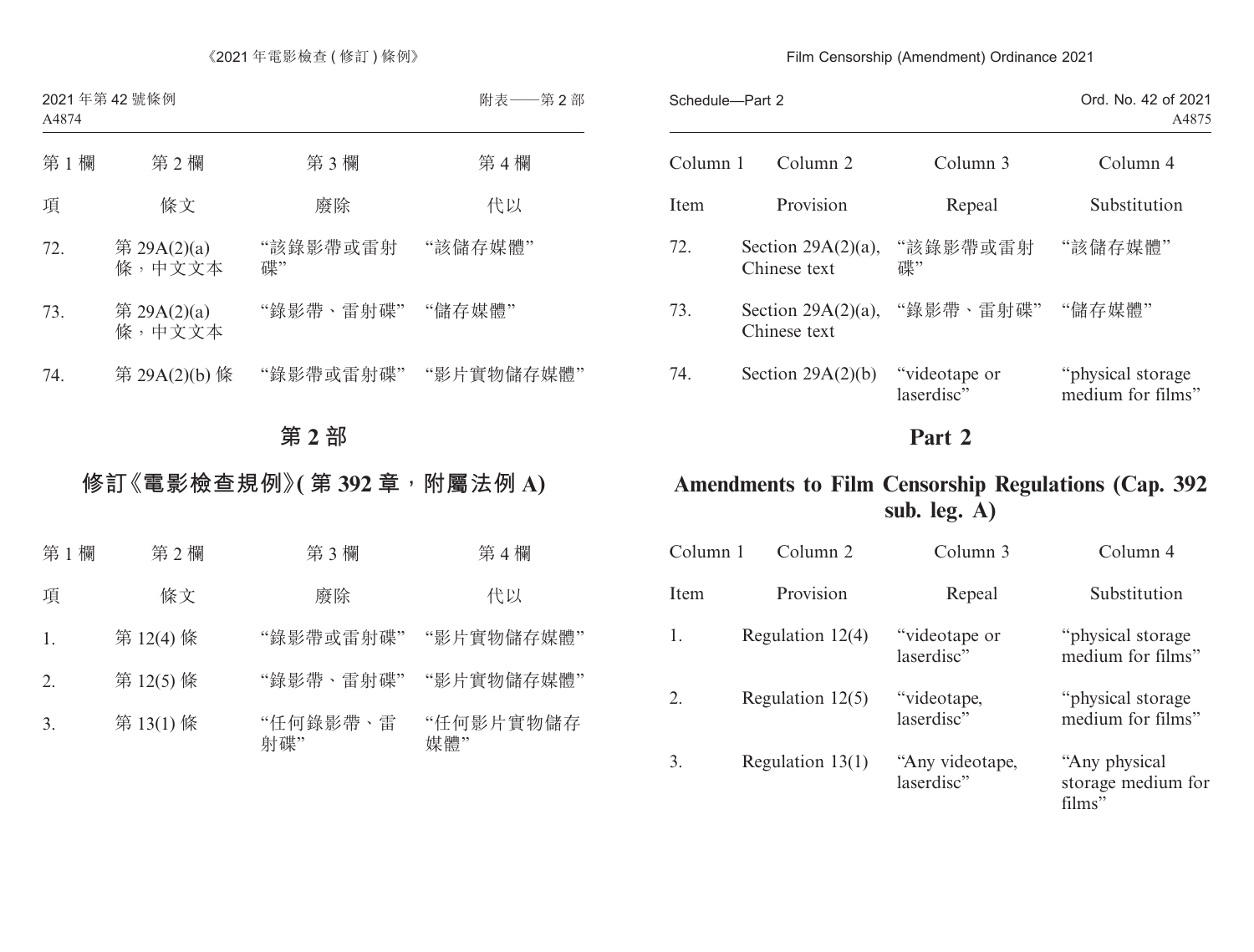| Schedule-Part 2                              |                               | Ord. No. 42 of 2021<br>A4877           |
|----------------------------------------------|-------------------------------|----------------------------------------|
| Column <sub>2</sub>                          | Column 3                      | Column 4                               |
| Provision                                    | Repeal                        | Substitution                           |
| Regulation $13(1)$                           | "the videotape,<br>laserdisc" | "the storage"<br>medium"               |
| Regulation $13(2)$                           | "videotapes,<br>laserdiscs"   | "physical storage<br>media for films"  |
| Regulation $14(3)$                           | "videotape or<br>laserdisc"   | "physical storage<br>medium for films" |
| Schedule 3, Part<br>IV, column 1             | "videotape or<br>laserdisc"   | "physical storage<br>medium for films" |
| Schedule 3, Part<br>V, column 1              | "videotape,<br>laserdisc"     | "physical storage<br>medium for films" |
| Schedule 5, Part<br>III, item 3,<br>column 2 | "videotape or<br>laserdisc"   | "physical storage<br>medium for films" |
|                                              |                               |                                        |